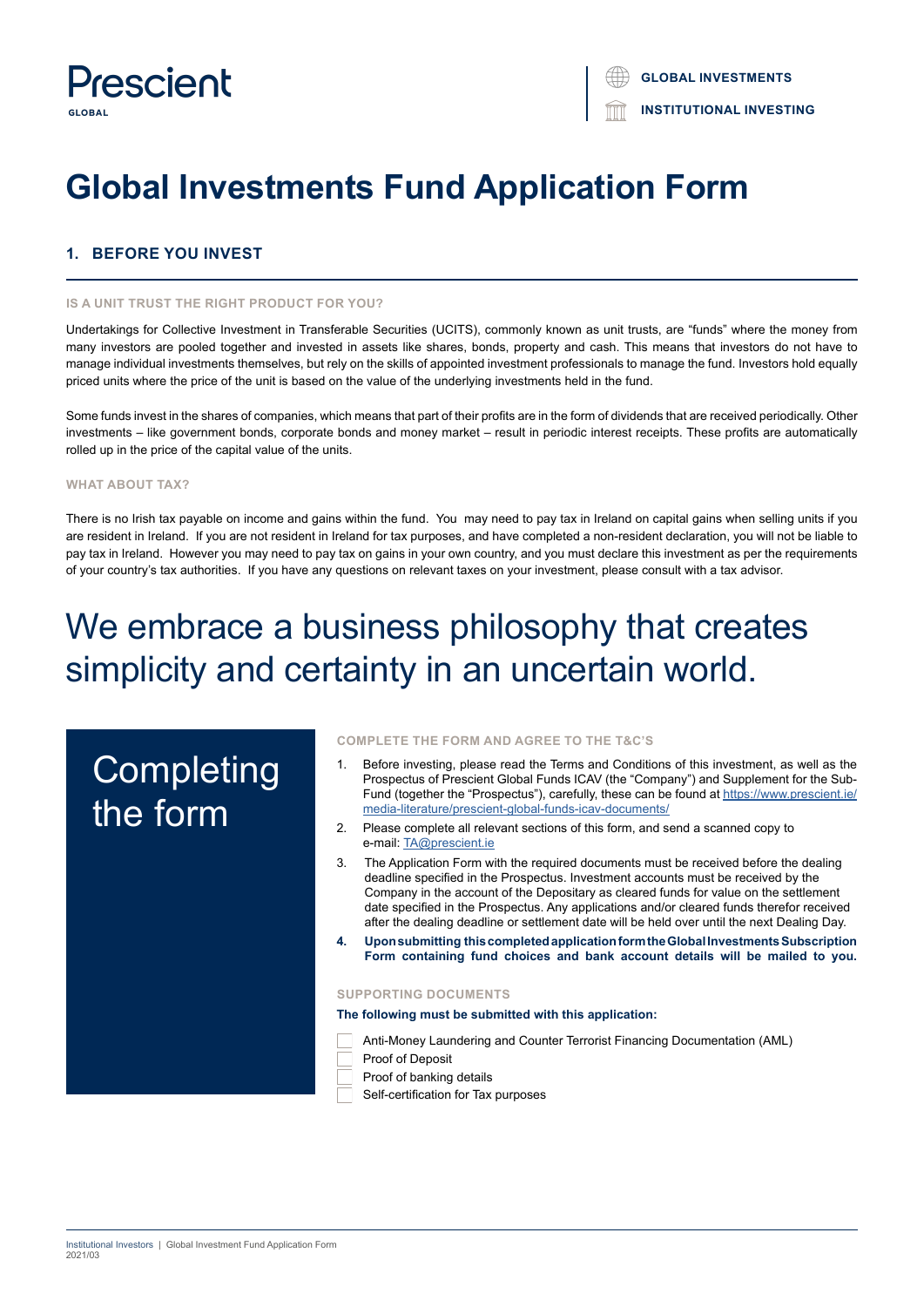

# **Global Investments Fund Application Form**

| <b>INVESTOR</b><br>2.                                                                                                                   |                                                                                                                                                                                                                                     |
|-----------------------------------------------------------------------------------------------------------------------------------------|-------------------------------------------------------------------------------------------------------------------------------------------------------------------------------------------------------------------------------------|
| <b>PLEASE SPECIFY YOUR TYPE OF LEGAL ENTITY</b><br>Company<br>Subsidiary<br>Nominee                                                     | <b>CIS</b><br>LLC<br>Partnership<br>Charity                                                                                                                                                                                         |
| Pension Fund<br>Trust                                                                                                                   | Companies Quoted on a Regulated Market in a Non-Prescribed Country                                                                                                                                                                  |
|                                                                                                                                         |                                                                                                                                                                                                                                     |
| Registered Name<br><u> 1989 - Jan Barbara de Carlos de Carlos de Carlos de Carlos de Carlos de Carlos de Carlos de Carlos de Carlos</u> |                                                                                                                                                                                                                                     |
|                                                                                                                                         |                                                                                                                                                                                                                                     |
|                                                                                                                                         | Income Tax Number 2008 and 2009 and 2009 and 2009 and 2009 and 2009 and 2009 and 2009 and 2009 and 2009 and 20                                                                                                                      |
|                                                                                                                                         |                                                                                                                                                                                                                                     |
| <b>Registered Address</b>                                                                                                               | <b>Postal Address</b>                                                                                                                                                                                                               |
| c/o<br><u> 1989 - Johann Stein, mars and de Britain and de Britain and de Britain and de Britain and de Britain and de B</u>            | Same as Registered Address<br>Yes<br><b>TEMP</b><br>No                                                                                                                                                                              |
|                                                                                                                                         | c/o                                                                                                                                                                                                                                 |
|                                                                                                                                         |                                                                                                                                                                                                                                     |
|                                                                                                                                         | Line 2 <u>and 2</u> and 2 and 2 and 2 and 2 and 2 and 2 and 2 and 2 and 2 and 2 and 2 and 2 and 2 and 2 and 2 and 2 and 2 and 2 and 2 and 2 and 2 and 2 and 2 and 2 and 2 and 2 and 2 and 2 and 2 and 2 and 2 and 2 and 2 and 2 and |
|                                                                                                                                         |                                                                                                                                                                                                                                     |
|                                                                                                                                         |                                                                                                                                                                                                                                     |
|                                                                                                                                         |                                                                                                                                                                                                                                     |
|                                                                                                                                         |                                                                                                                                                                                                                                     |
|                                                                                                                                         |                                                                                                                                                                                                                                     |
|                                                                                                                                         | Cell                                                                                                                                                                                                                                |
| Email Address                                                                                                                           |                                                                                                                                                                                                                                     |
| All communication will be sent to you via e-mail. If you prefer post or do not have an e-mail address, please check here.               |                                                                                                                                                                                                                                     |
| <b>3. CONTACT PERSON</b>                                                                                                                |                                                                                                                                                                                                                                     |
| First name(s)                                                                                                                           | Surname                                                                                                                                                                                                                             |

Email Address

Relationship to Entity

Telephone (W) Cell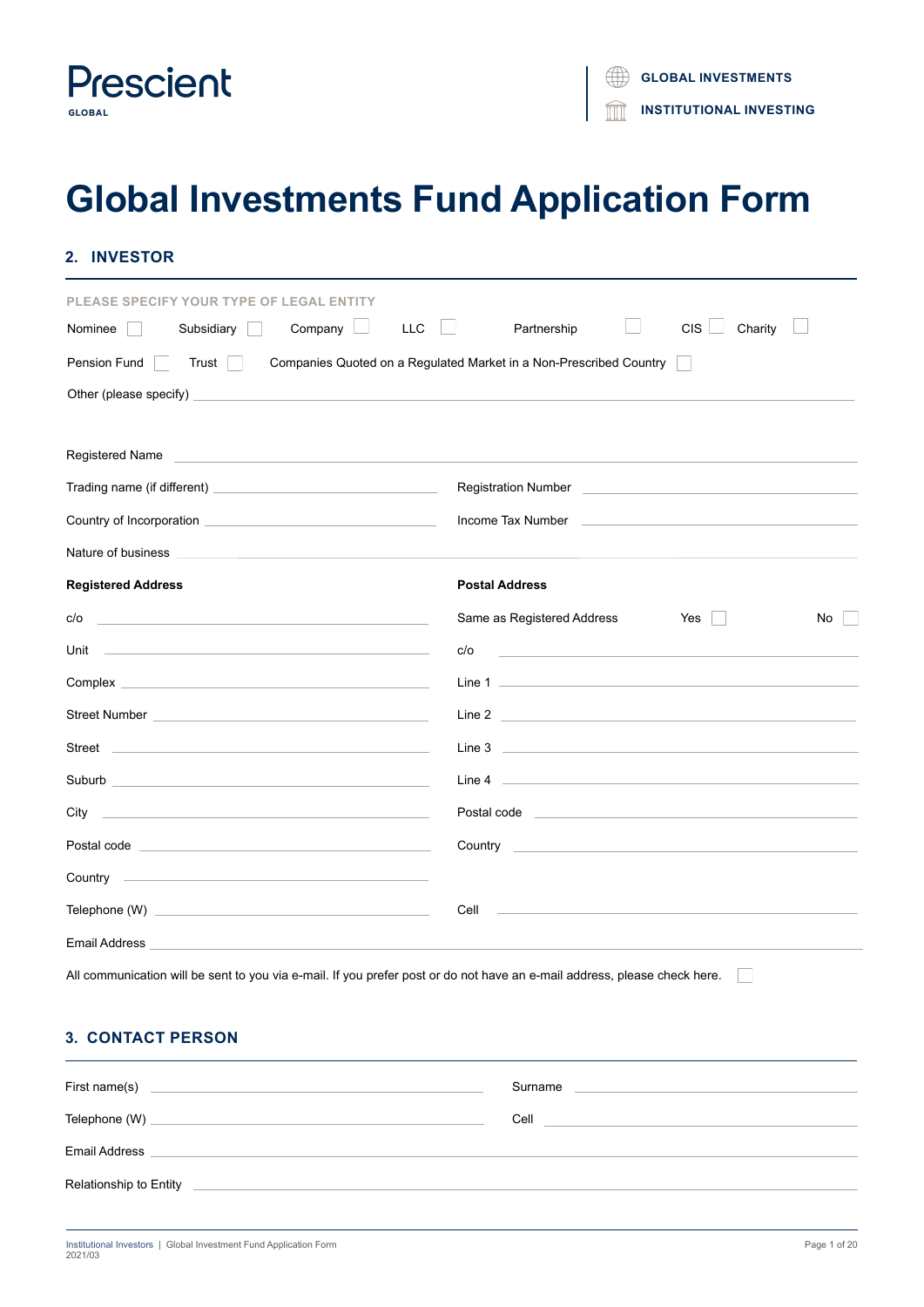

## **4. SOURCE OF FUNDS INVESTED**

| Tax Refund             | Investment/Insurance pay out |                | Passive Income (rental, dividends, interest) | Venture capital |
|------------------------|------------------------------|----------------|----------------------------------------------|-----------------|
| Trust donor            | Savings                      | Sale of assets | Donations                                    | Trade/business  |
| Other (please specify) |                              |                |                                              |                 |

**Please note that in certain circumstances we may request additional information.**

## **5. BANKING DETAILS OF INVESTOR**

| <b>Beneficiary Bank Name</b>        |  |
|-------------------------------------|--|
| <b>Bank Address</b>                 |  |
| <b>Swift / BIC Code</b>             |  |
| <b>Branch Name / Sort Code</b>      |  |
| <b>Account Name</b>                 |  |
| <b>Account Number</b>               |  |
| IBAN*                               |  |
| For Further Credit / Reference code |  |

\* Only applicable to non-SA banks

| <b>Correspondent Bank Name (if applicable)</b> |  |
|------------------------------------------------|--|
| <b>Bank Address</b>                            |  |
| <b>Swift / BIC Code</b>                        |  |
| <b>Branch Name / Sort Code</b>                 |  |
| <b>Account Name</b>                            |  |
| <b>Account Number</b>                          |  |

Signature of Account Holder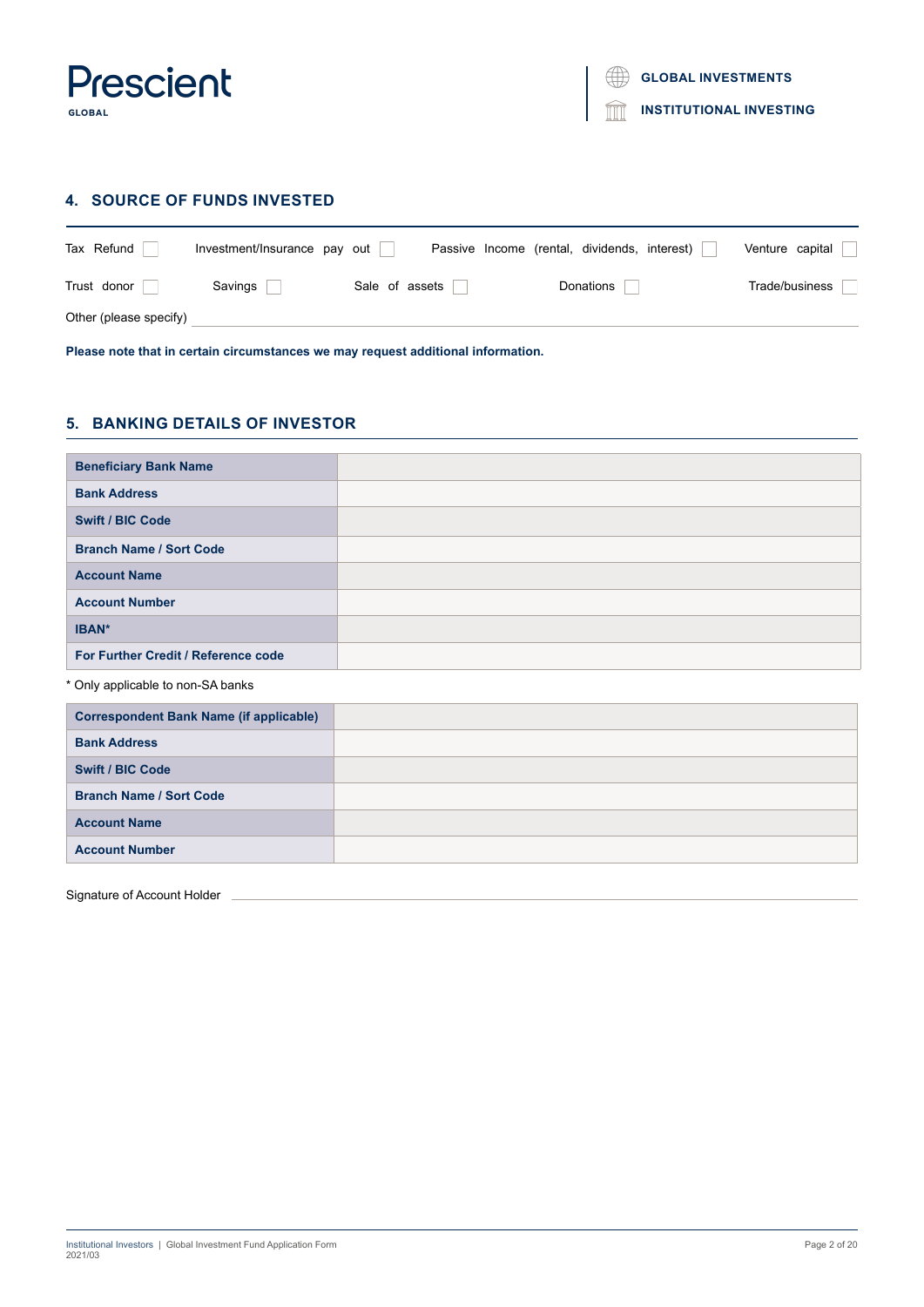

## **6. FINANCIAL ADVISOR DETAILS (IF APPLICABLE)**

| Complete this section if you have an independent Financial Advisor |      |                                                                       |                                                                                                                                                                                                                                                                                                           |  |  |
|--------------------------------------------------------------------|------|-----------------------------------------------------------------------|-----------------------------------------------------------------------------------------------------------------------------------------------------------------------------------------------------------------------------------------------------------------------------------------------------------|--|--|
| Name of Financial Advisor                                          |      |                                                                       |                                                                                                                                                                                                                                                                                                           |  |  |
| Name of Financial Services Provider (FSP)                          |      |                                                                       | <b>FSP License Number</b>                                                                                                                                                                                                                                                                                 |  |  |
| Contact Tel No _______________________                             |      | Email                                                                 |                                                                                                                                                                                                                                                                                                           |  |  |
|                                                                    |      | WHAT FEES MUST BE PAID TO YOUR FINANCIAL ADVISOR FOR THIS INVESTMENT? |                                                                                                                                                                                                                                                                                                           |  |  |
| otherwise specified:                                               |      |                                                                       | I agree to pay the following negotiated fees on this investment and all future investments and associated transactions until                                                                                                                                                                              |  |  |
| Annual Fee                                                         | $\%$ |                                                                       | (Ongoing Advice Fee % per annum on the market value of the investment, charged by way of unit redemption<br>and paid to the Financial Advisor quarterly in arrears (negotiable to maximum of 1%) The ongoing advice fee<br>is not part of the normal annual managment fee charged by the relevant Fund/s) |  |  |

## **AUTHORISATION**

You may authorise the Financial Service Provider (FSP) to submit instructions for this investment on your behalf. If the FSP holds a 'Category II' licence with the Financial Sector Conduct Authority (FSCA), it is licensed to exercise discretion and submit instructions on your behalf. To do this for all your investments the FSP will need a mandate (instruction) from you. Have you entered into a mandate with this FSP to exercise discretion and submit instructions on your behalf?

| Yes | No |  |
|-----|----|--|
|-----|----|--|

## **Please note: A copy of the signed mandate must accompany this application form.**

**INVESTOR DECLARATION FOR CLIENTS WITH A FINANCIAL ADVISOR**

- I confirm that the above details are correct.
- I confirm that this financial advisor, as authorised representative of the FSP above is my appointed financial advisor.
- I confirm that my appointed financial advisor and any other third parties with whom I have an agreement to manage this investment (e.g. a discretionary investment manager) will have access to my investment details.
- I understand and confirm that the Company may redeem units in order to pay the agreed financial advisor fees. I understand that this authority may be withdrawn by me by written instruction to the Company. I understand and agree that all instructions submitted by myself or my financial advisor will be governed by the relevant and latest Terms and Conditions in force as at the date of instruction submitted.
- I acknowledge and agree that the Company will not be held liable for acting on any instructions submitted by myself or my financial advisor and I indemnify the Company from all direct or indirect claims (including claims for consequential damages in this regard).
- I have read and agree to the Authorisation and Declaration.

| Signature of Investor |  |  |
|-----------------------|--|--|
|-----------------------|--|--|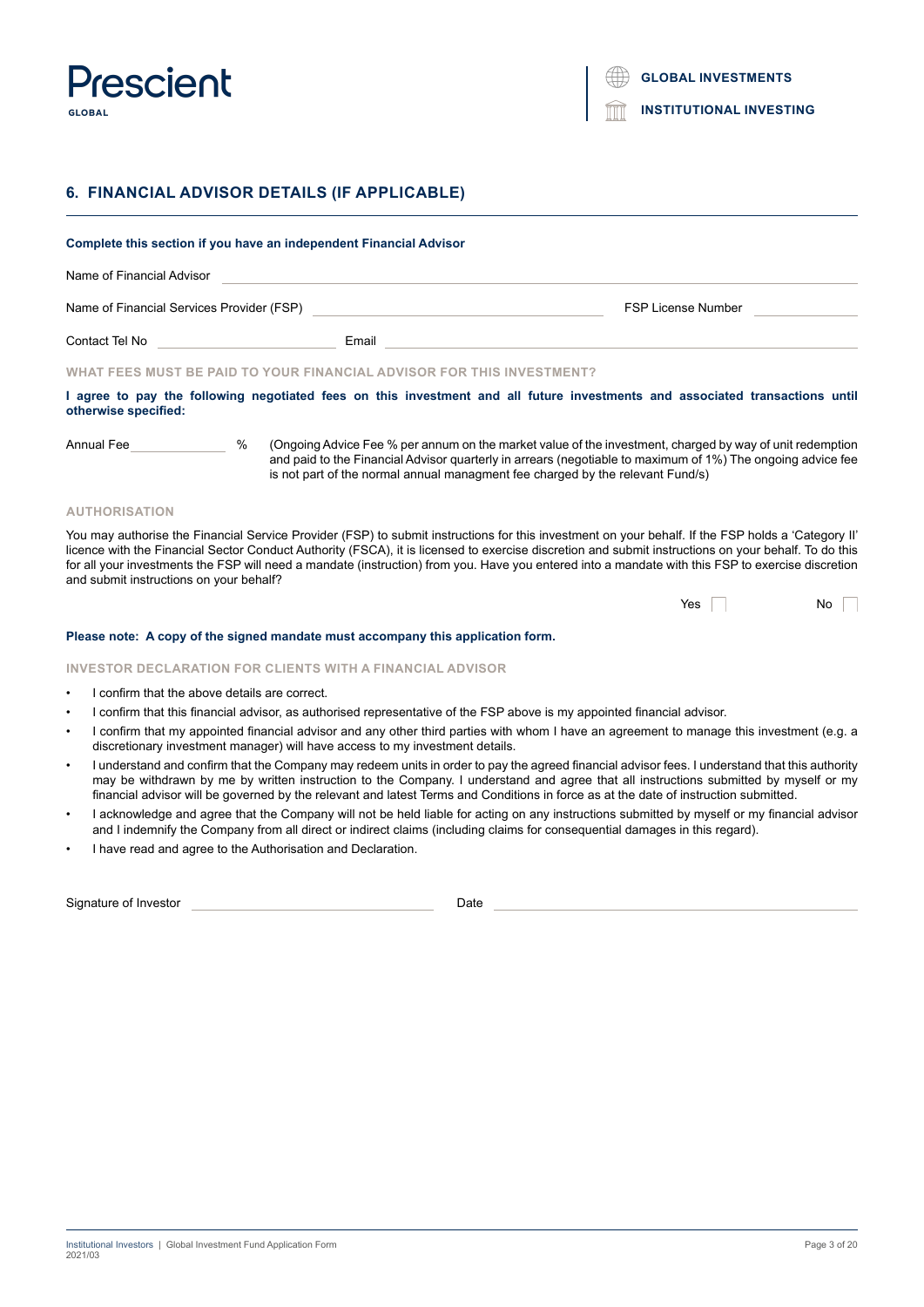

## **7. FINANCIAL ADVISOR DETAILS (IF APPLICABLE)**

**Section to be completed by Financial Advisor.**

I am a new Advisor **New Advisors need to complete a Prescient Advisor Agreement.** 

Existing Prescient Advisor code (Entity ID):

Email address for correspondence:

#### **I, the appointed Financial Advisor for this investment application declare that:**

- 1. I am licensed to render services in respect of this product under the laws of the country in which the services are provided.
- 2. I have made all relevant disclosures and provided the Key Investor Information Document required (if any) in terms of the laws of the country in which the services are provided, to the investor/s.
- 3. I have established and verified the identity of the investor/s (and persons acting on behalf of the investor) in accordance with the anti-money laundering laws of the country in which the services are provided, and I will keep records of such identification and verification according to the provisions of such laws.
- 4. I have explained all fees that relate to this investment to the investor/s and I understand and accept that the investor/s may withdraw his / her authority for payment to me in writing and inform the company.
- **5. Ongoing annual advice fees will only be paid on a quarterly basis and provided that such fees amount to at least the equivalent of USD250, or such lesser amount determined by the Company from time to time. The Company is entitled to recoup any bank charges that they may incur in processing the payment of advice fees in respect of the Funds.**

| Signature of Financial Advisor |  |
|--------------------------------|--|
|                                |  |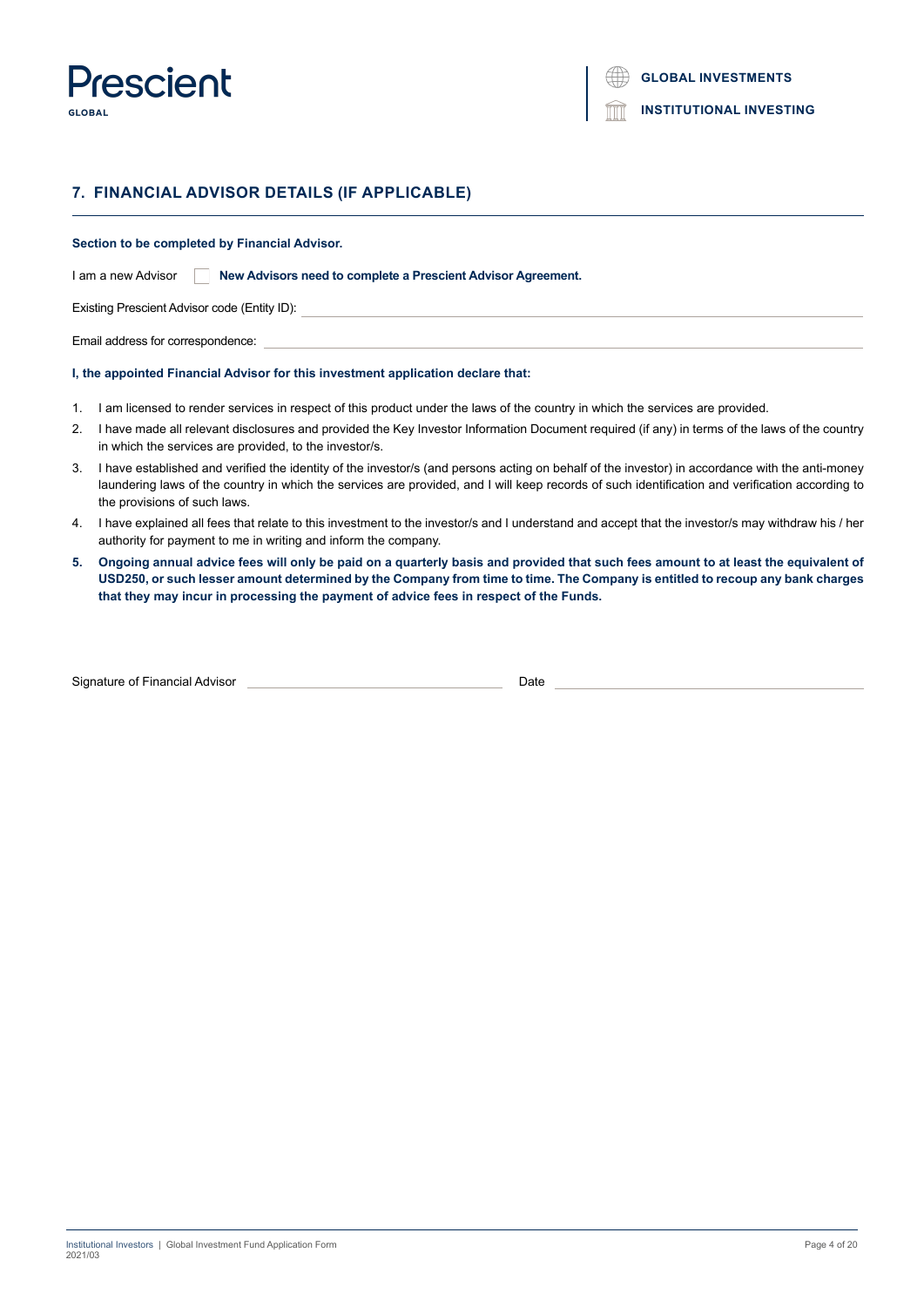

## **ANTI-MONEY LAUNDERING AND COUNTER TERRORIST FINANCING REQUIREMENTS**

Measures aimed towards the prevention of money laundering and terrorist financing require a detailed verification of the investor's identity. All investors are therefore required to submit the minimum documentation as set out in the "Compulsory anti-money laundering documentation" section of this document, with the initial subscription in the Company.

The Company, the Manager and the Investment Manager may require further identification and make any further enquiries they deem necessary to comply with anti-money laundering/counter terrorist financing laws, before the Application can be processed and the Company shall be held harmless and indemnified against any loss arising due to the failure to process this Application if such information as has been required by the parties hereto has not been provided. In such case or delay or failure to provide satisfactory information, the Company may take such action as they see fit.

'Prescribed Countries' include the following: European Union Member States; Argentina; Australia; Brazil; Canada; Channel Islands; Hong Kong; Iceland; Isle of Man; Japan; Liechtenstein; Mexico; New Zealand; Norway; Russian Federation; Singapore; South Africa; Switzerland; United States of America; The Dutch overseas territories of Netherlands Antilles and Aruba, The French Overseas Territories of Mayotte, New Caledonia, French Polynesia, Saint Pierre and Miquelon and Wallis and Futuna.

'Designated Bodies' includes entities such as banks, building societies, investment companies and other financial institutions.

'Certified Copy' The certification of all documents must be carried out by any of the following; a police officer, practising chartered and certified public accountant, notaries public, practising solicitor, embassy and consular staff and your Bank if authorised and regulated in the EU, Argentina, Australia, Brazil, Canada, the Channel Islands, Hong Kong, Iceland, the Isle of Man, Japan, Liechtenstein, Mexico, New Zealand, Norway, Singapore, South Africa, Switzerland, The Dutch overseas territories of Netherlands Antilles and Aruba, The French Overseas Territories of Mayotte, New Caledonia, French Polynesia, Saint Pierre and Miquelon and Wallis and Futuna or the USA.

## **Please indicate if the Investor is:**

|   |                                                                                                                                                                | <b>Please tick as</b><br>appropriate |
|---|----------------------------------------------------------------------------------------------------------------------------------------------------------------|--------------------------------------|
| A | A Designated Body in a Prescribed Country<br>(Proof of registration of Investor with corresponding regulator in Prescribed Country e.g. licence)               |                                      |
| в | Is not a Designated Body and that subscription monies originate from an account in the name of the Investor<br>with a bank in a Prescribed Country.            |                                      |
| C | Is not a Designated Body and that the subscription monies do NOT originate from an account in the name of<br>the Investor with a bank in a Prescribed Country. |                                      |

## **BENEFICIAL OWNERSHIP DETAIL**

Full Name of any Individual (i.e. natural person) with a beneficial interest of 10% or more in this investment: or anyone who otherwise exercises control of the legal entity, where applicable:

1. Note that the set of the set of the set of the set of the set of the set of the set of the set of the set of the set of the set of the set of the set of the set of the set of the set of the set of the set of the set of 2. % amount 4. % amount

Note: *The Company is to be notified of any changes to the above declarations in the event that any of the representations are no longer accurate.*

If there is/ are no Individual(s) with a beneficial interest of 10% or more in this investment or anyone that otherwise exercises control of the legal entity, where applicable please check the box below: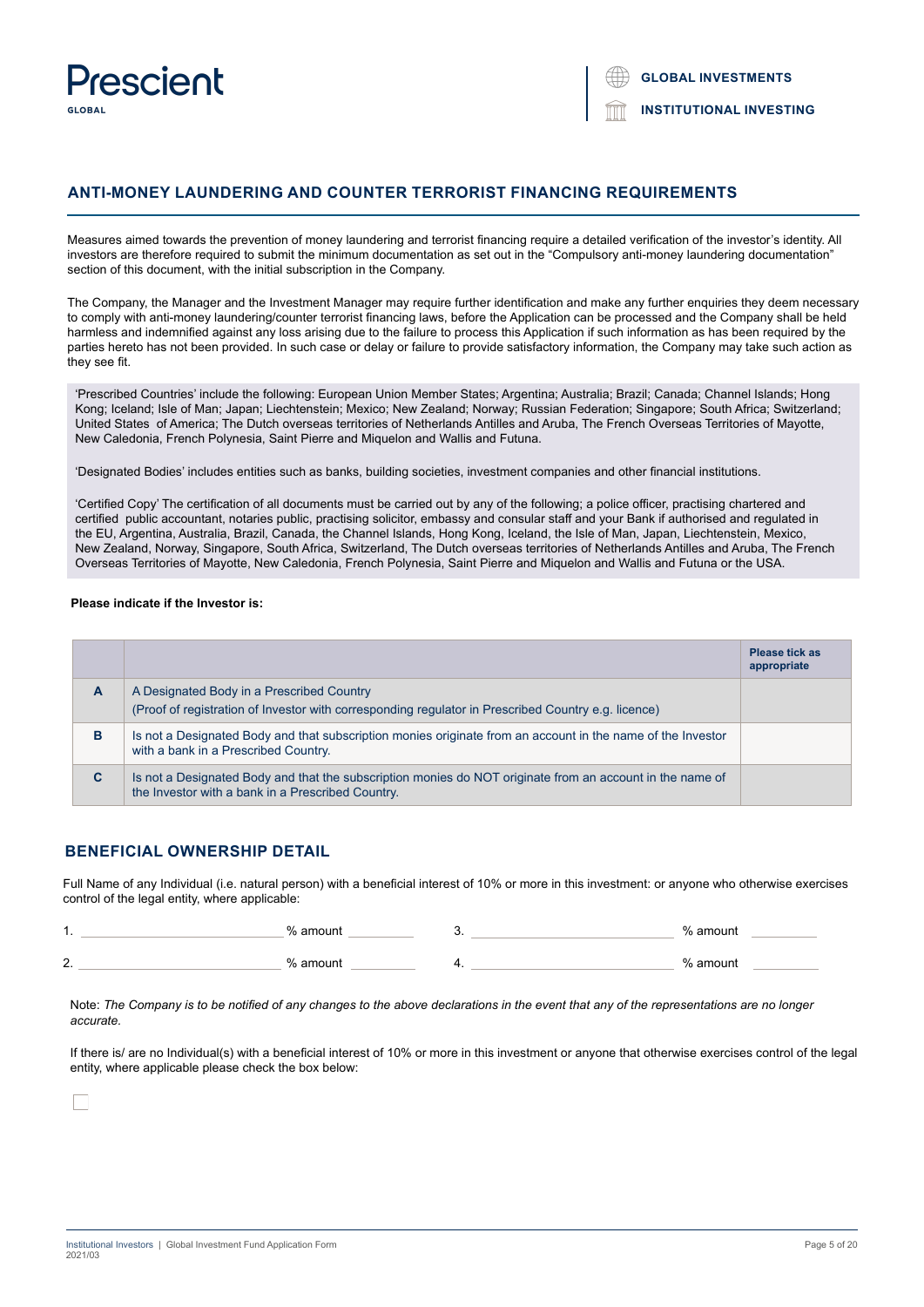

## **INVESTOR DETAILS (INVESTORS RESIDENT OUTSIDE OF IRELAND)**

An Investor resident outside Ireland is required by the Irish Revenue Commissioners to make the following Declaration, which is in a format authorised by them, in order to receive payment without deduction of tax. It is important to note that this Declaration, if it is then still correct, shall apply in respect of any subsequent acquisitions of Shares. Terms used in this Declaration are defined in the Prospectus (see heading, "Irish Taxation").

Please tick the relevant option applicable to you and delete as appropriate where marked with an \*:

#### **1. Declaration on own behalf**

I/we\* declare that I am/we are\* applying for the Shares on my own/our own behalf/on behalf of a company\* and that I am/we are\* entitled to the Shares in respect of which this declaration is made and that.

- I am/we are\* not currently Resident or Ordinarily Resident in Ireland, and
- Should I/we\* become Resident in Ireland I will/we will\* so inform you, in writing, accordingly.

#### **Or**

## **2. Declaration as Intermediary**:

I/we\* declare that I am/we are\* applying for Shares on behalf of persons:

- Who will be beneficially entitled to the Shares; and,
- Who, to the best of my/our\* knowledge and belief, are neither Resident nor Ordinarily Resident in Ireland.

I/we\* also declare that:

- unless I/we\* specifically notify you to the contrary at the time of Application, all Applications for Shares made by me/us\* from the date of this Application will be made on behalf of such persons; and,
- I/we\* will inform you in writing if I/we\* become aware that any person, on whose behalf I/we\* holds Shares, becomes Resident in Ireland.

## **IMPORTANT NOTES**

- Non-resident declarations are subject to inspection by the Irish Revenue Commissioners and it is a criminal offence to make a false declaration.
- To be valid, the application form (incorporating the declaration required by the Irish Revenue Commissioners) must be signed by the Investor. Where there is more than one Investor, each person must sign. If the Investor is a company, it must be signed by the company secretary or another authorised officer.
- If the application form (incorporating the declaration required by the Irish Revenue Commissioners) is signed under power of attorney, a copy of the power of attorney must be furnished in support of the signature.

Please note: If the Applicant is an "Exempted Irish Investor", they should contact the Company (or the Manager) who will provide them with the appropriate declaration which must be made to confirm their status.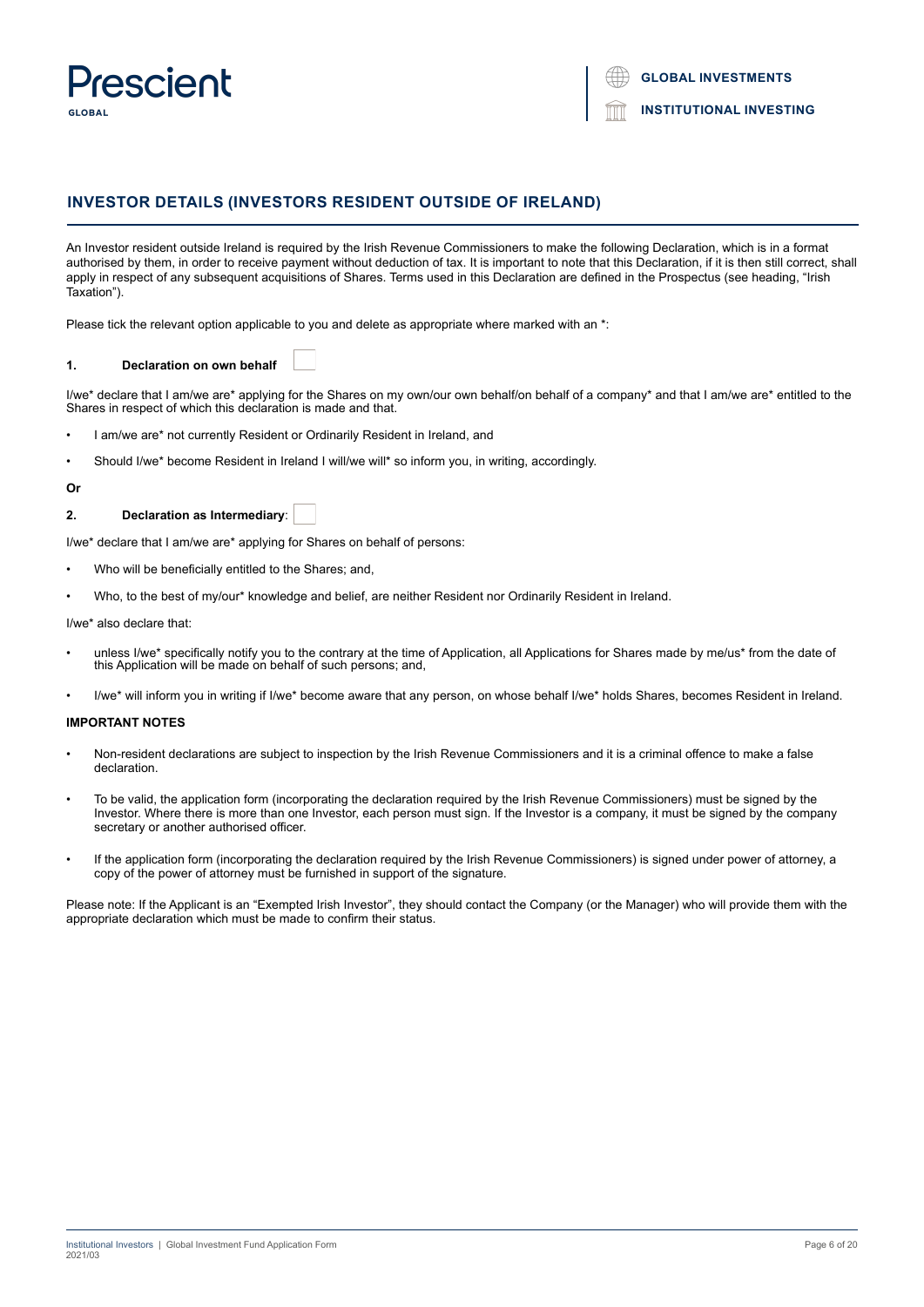

## **INVESTOR DETAILS (INVESTORS RESIDENT IN IRELAND)**

In order to satisfy Return of Values (Investment Undertakings) Regulations 2013(S.I. 245 of 2013) any individual, company or any unincorporated body of persons which are an Irish resident or ordinarily Irish resident must provide the following information

Please tick the relevant option applicable to you and delete as appropriate where marked with an \*:

#### **1. Declaration on own behalf**

I/we\* declare that I am/we are\* applying for the Shares on my own/our own behalf/on behalf of a company\* and that I am/we are\* entitled to the Shares in respect of which this declaration is made and that

- I am/we are\* currently Resident or Ordinarily Resident in Ireland, and
- Should I/we\* cease to become Resident in Ireland I will/we will\* so inform you, in writing, accordingly.

#### **Or**

## **2. Declaration as Intermediary:**

I/we\* declare that I am/we are\* applying for Shares on behalf of persons:

Who will be beneficially entitled to the Shares; and,

\_\_\_\_\_\_\_\_\_\_\_\_\_\_\_\_\_\_\_\_\_\_\_\_\_\_\_\_\_\_\_\_\_\_\_\_\_\_\_\_\_\_\_\_\_\_\_\_\_\_\_

• Who, to the best of my/our\* knowledge and belief, are Resident and Ordinarily Resident in Ireland..

I/we\* also declare that:

- unless I/we\* specifically notify you to the contrary at the time of Application, all Applications for Shares made by me/us\* from the date of this Application will be made on behalf of such persons; and,
- I/we\* will inform you in writing if I/we\* become aware that any person, on whose behalf I/we\* holds Shares, ceases to be Resident in Ireland.
- I confirm that [I am]/[the investor is] an Irish resident or ordinarily Irish resident for tax purposes and [my]/[its] PPS number is as follows:

## **Any one of the following additional documents is required to verify the TIN or PPS Number (either a copy or the original is sufficient)**

| P60/ P45/ P21 Balancing Statement | Payslip (where employer is identified by name or tax number) |
|-----------------------------------|--------------------------------------------------------------|
| Drug Payment Scheme Card          | European Health Insurance Card                               |
| Tax Assessment/ Tax Return Form   | <b>PAYE Notice of Tax Credits</b>                            |
| Child Benefit Award Letter /Book  | Pension Book                                                 |
| Social Services Card              | <b>Public Services Card</b>                                  |

In addition, any printed documentation issued by the Revenue Commissioners or by the Department of Social Protection which contain your name, address and tax reference number will also be acceptable. In the case of joint account holders, the additional documentation is required for each applicant.

Your personal information will be handled by the Company or its duly appointed delegates in accordance with the Data Protection Legislation. *Your information provided herein will be processed for the purposes of complying with the Return of Values (Investment Undertakings) Regulations 2013 and this may include disclosure to the Irish Revenue Commissioners.*

## **Declaration of Residence within Ireland - Declaration referred to in Section 739D(6) Taxes Consolidation Act, 1997**

I declare that the information contained in this declaration is true and correct

I also declare that I am applying for the Shares on behalf of the applicant named below who is entitled to the Shares in respect of which this declaration is made and is a person referred to in Section 739D (6) of the Taxes Consolidation Act, 1997:.

#### **Additional documents will be required for declarations on behalf of the following;**

A pension scheme, A company carrying on life business within the meaning of section 706 TCA 1997, An investment undertaking, A special investment scheme, A unit trust to which section 731(5) (a) TCA 1997 applies, A charity being a person referred to in section 739D(6)(f)(i) TCA 1997, A qualifying management company, A specified company, Entitled to exemption from income tax and capital gains tax by virtue of sections 784A(2), and 787I of the TCA 1997, (see further requirements for Qualifying Fund Manager below), A credit union to which Section 2 of the Credit Union Act, 1997 applies.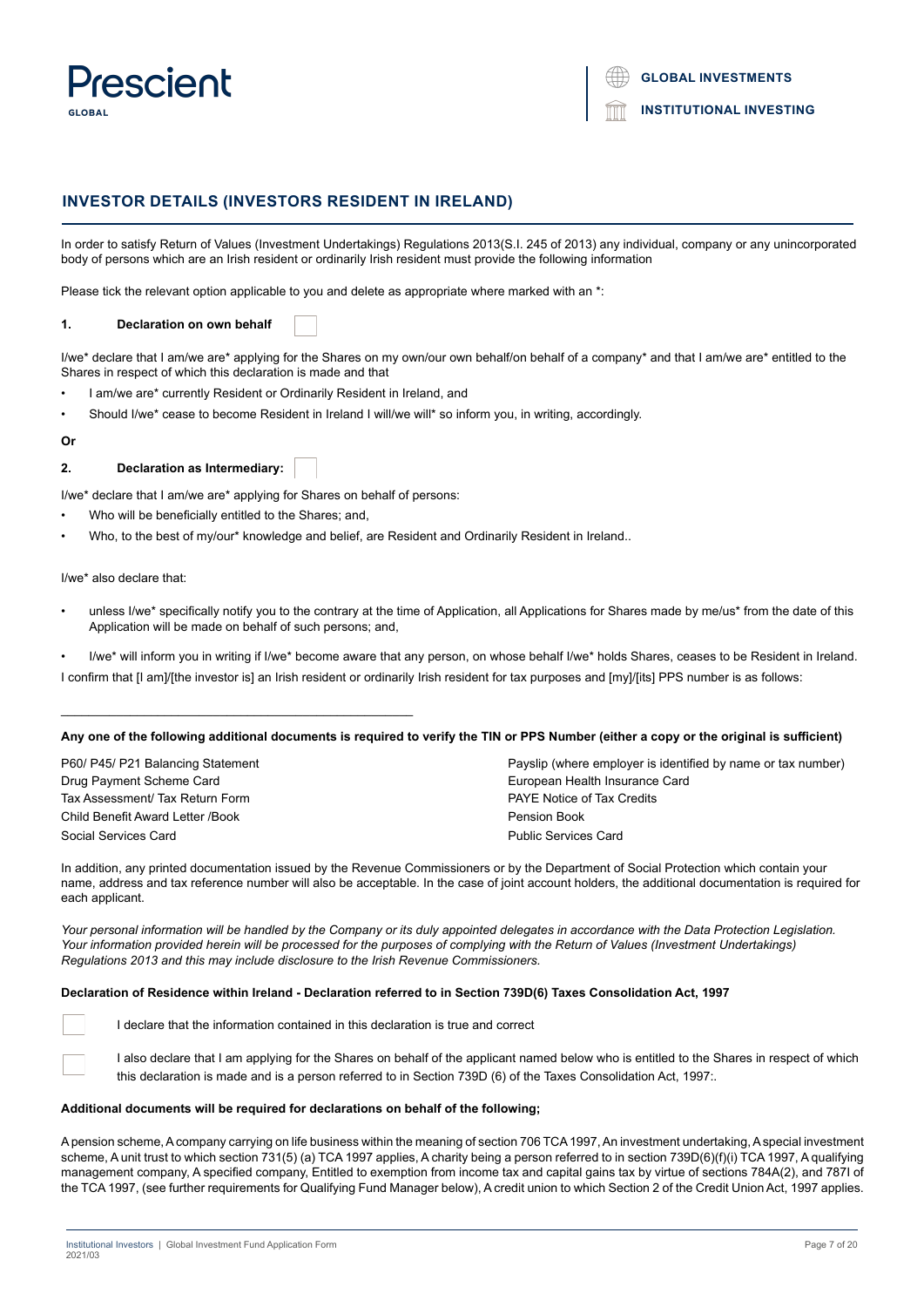

# Entity Self-Certification for FATCA and CRS

#### **Instructions for completion:**

We are obliged under Section 891E, Section 891F, and Section 891G of the Taxes Consolidation Act 1997 (as amended) and regulations made pursuant to those sections to collect certain information about each account holder's tax arrangements. Please complete the sections below as directed and provide any additional information that is requested. Please note that by completing this application form you are providing personal information, which may constitute personal data within the meaning of the General Data Protection Regulation (697/2016/EU) (the "GDPR") and applicable Irish data protection legislation (currently the Irish Data Protection Acts 1988 to 2003. Please note that in certain circumstances we may be legally obliged to share this information, and other financial information with respect to an account holder's interests in the Fund, with the Irish tax authorities, the Revenue Commissioners. They in turn may exchange this information, and other financial information with foreign tax authorities, including tax authorities located outside the EU.

If you have any questions about this form or defining the investor's tax residency status, please refer to the OECD CRS Portal or speak to a tax adviser.

For further information on FATCA or CRS please refer to Irish Revenue website at

http://www.revenue.ie/en/business/aeoi/index.html or the following link:

http://www.oecd.org/tax/automatic-exchange/ in the case of CRS only.

If any of the information below about the investor's tax residence or FATCA/CRS classification changes in the future, please advise of these changes promptly.

## **SECTION 1: INVESTOR IDENTIFICATION**

| Registered Name Name New York Contract and American Contract of the American Contract of the American Contract of                                                                                                              |                            |     |    |
|--------------------------------------------------------------------------------------------------------------------------------------------------------------------------------------------------------------------------------|----------------------------|-----|----|
| Country of Incorporation or Organisation                                                                                                                                                                                       |                            |     |    |
| <b>Registered Address</b>                                                                                                                                                                                                      | <b>Postal Address</b>      |     |    |
|                                                                                                                                                                                                                                | Same as Registered Address | Yes | No |
|                                                                                                                                                                                                                                | Line 1                     |     |    |
| Street<br>the control of the control of the control of the control of the control of the control of                                                                                                                            |                            |     |    |
| City, Town, State, Province or County                                                                                                                                                                                          |                            |     |    |
| Postal / ZIP code and a series of the series of the series of the series of the series of the series of the series of the series of the series of the series of the series of the series of the series of the series of the se | Postal / ZIP code          |     |    |
|                                                                                                                                                                                                                                |                            |     |    |

## **SECTION 2: FATCA DECLARATION SPECIFIED U.S. PERSON**

|     | Please tick either (a) or (b) and complete as appropriate                                                                  |  |
|-----|----------------------------------------------------------------------------------------------------------------------------|--|
| (a) | The Entity is a Specified U.S. Person and the Entity's U.S. Federal Taxpayer Identifying number (U.S. TIN) is as follows:. |  |
|     | U.S. TIN:                                                                                                                  |  |
| OR. |                                                                                                                            |  |
| (b) | The Entity is not a Specified U.S. Person (please also complete Sections 3, 4 and 5)                                       |  |
| OR. |                                                                                                                            |  |
| (c) | The Entity is a US person but not a Specified U.S. Person (please also complete section 3, 4 and 5)                        |  |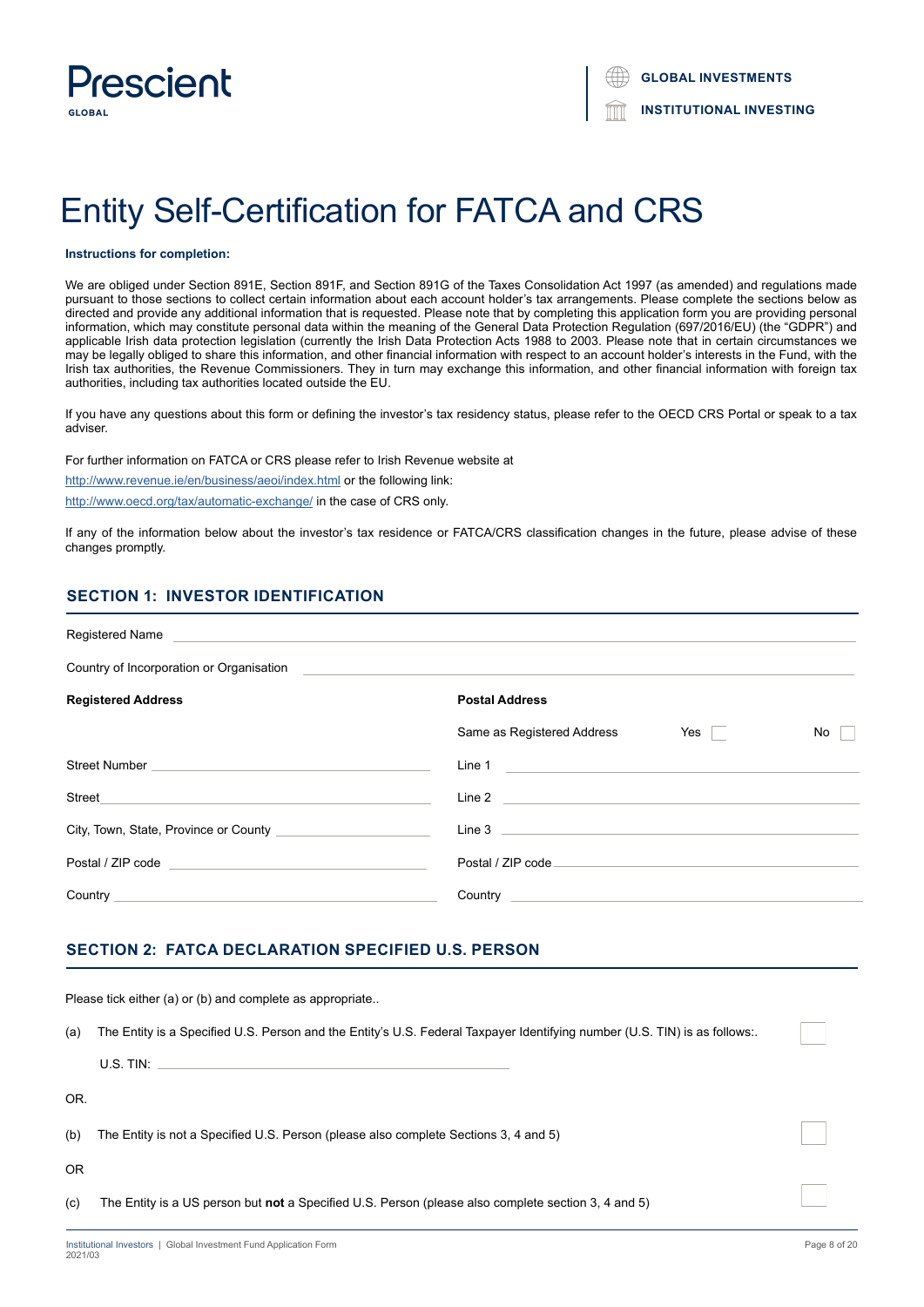## **Prescient GLOBAL**

**INSTITUTIONAL INVESTING**

## **SECTION 3: ENTITY'S FATCA CLASSIFICATION\* (THE INFORMATION PROVIDED IN THIS SECTION IS FOR FATCA, PLEASE NOTE YOUR CLASSIFICATION MAY DIFFER FROM YOUR CRS CLASSIFICATION IN SECTION 5):**

## **3.1 Financial Institutions under FATCA:**

## If the Entity is a *Financial Institution*, please tick one of the below categories and provide the Entity's GIIN at 3.2

|     | Irish Financial Institution or a Partner Jurisdiction Financial Institution |  |
|-----|-----------------------------------------------------------------------------|--|
|     | Registered Deemed Compliant Foreign Financial Institution                   |  |
| HI. | Participating Foreign Financial Institution                                 |  |

## **3.2 Please provide the Entity's Global Intermediary Identification Number (GIIN):**

## **3.3 If the Entity is a Financial Institution, but unable to provide a GIIN, please tick one of the below reasons:**

| L.   | The Entity has not yet obtained a GIIN but is sponsored by another entity which does have a GIIN                                                 |  |
|------|--------------------------------------------------------------------------------------------------------------------------------------------------|--|
|      | Please provide the sponsor's name and sponsor's GIIN.                                                                                            |  |
|      | Sponsor's Name:<br>Sponsor's GIIN:                                                                                                               |  |
| II.  | <b>Exempt Beneficial Owner</b>                                                                                                                   |  |
| III. | Certified Deemed Compliant Foreign Financial Institution (including a deemed compliant Financial Institution under Annex II of<br>the Agreement) |  |
| IV.  | Non-Participating Foreign Financial Institution                                                                                                  |  |
| V.   | <b>Excepted Foreign Financial Institution</b>                                                                                                    |  |
| VI.  | <b>Trustee Documented Trust.</b>                                                                                                                 |  |
|      | Please provide your Trustee's name and GIIN                                                                                                      |  |
|      | Trustee's Name:<br>Trustee's GIIN:                                                                                                               |  |
|      |                                                                                                                                                  |  |

## **3.4 Non-Financial Institutions under FATCA:**

If the Entity is not a *Financial Institution*, please tick one of the below categories

| . .  | Active Non-Financial Foreign Entity                                                                   |  |
|------|-------------------------------------------------------------------------------------------------------|--|
| Ш.   | Passive Non-Financial Foreign Entity                                                                  |  |
|      | (If this box is ticked, please include self-certification forms for each of your Controlling Persons) |  |
| III. | Excepted Non-Financial Foreign Entity                                                                 |  |
| IV.  | Direct Reporting Non-Financial Foreign Entity                                                         |  |
|      | Please provide your GIIN:                                                                             |  |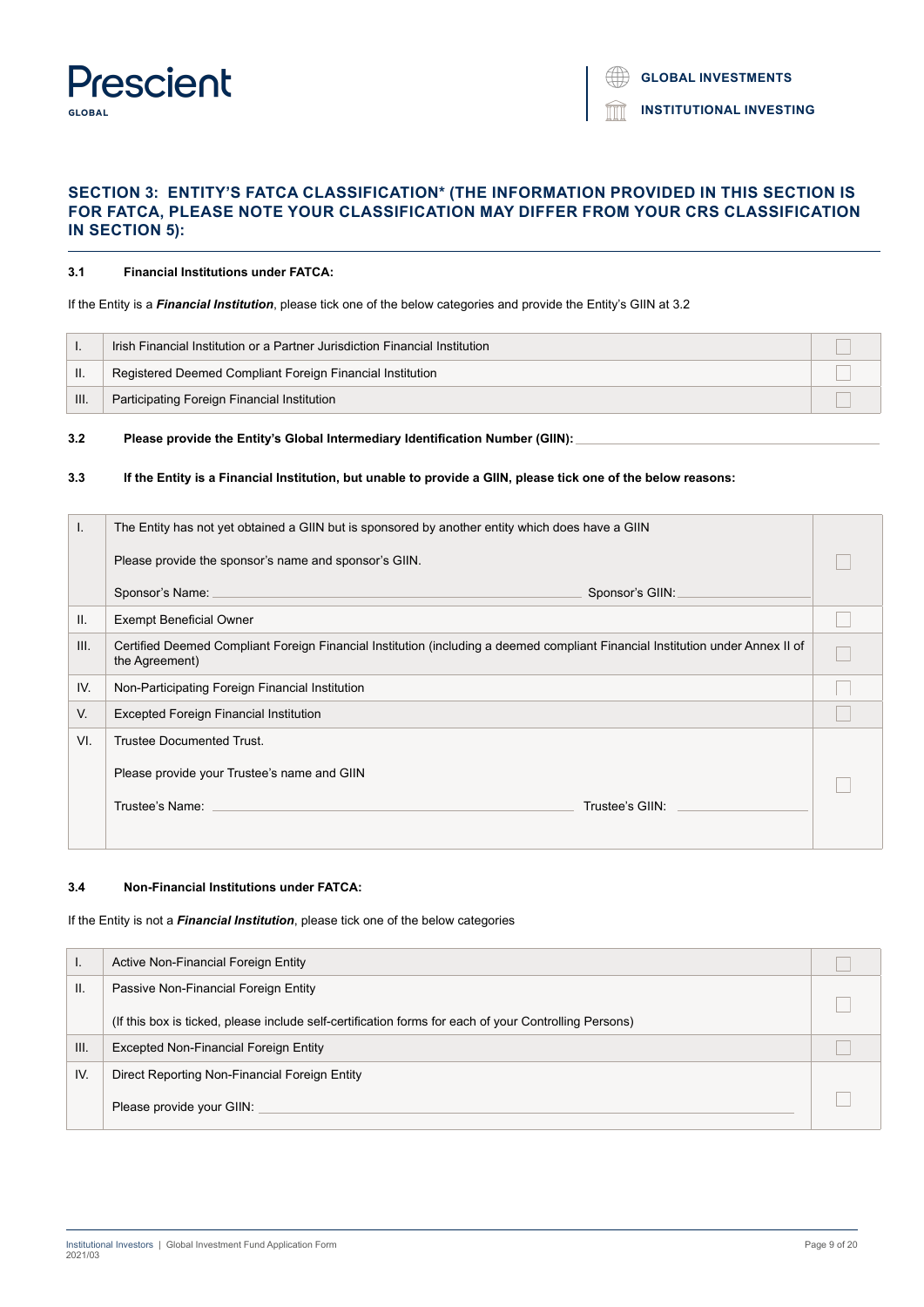

## **SECTION 4: CRS DECLARATION OF TAX RESIDENCY (YOU MAY CHOOSE MORE THAN ONE COUNTRY)**

Please indicate your/ the investor's country of tax residence (if resident in more than one country please detail all countries of tax residence and associated taxpayer identification numbers ("TIN"). Please see the CRS Portal for more information on Tax Residency.

For further guidance on Tax Residence and TINs, please refer to the OECD CRS Information Portal

http://www.oecd.org/tax/automatic-exchange/crs-implementation-and-assistance/tax-identification-numbers/#d.en.347759.

If the Entity is not tax resident in any jurisdiction (e.g., because it is fiscally transparent), please indicate that below and provide its place of effective management or country in which its principal office is located.

| <b>Country of Tax Residency</b> | <b>Tax ID Number</b> |  |  |
|---------------------------------|----------------------|--|--|
|                                 |                      |  |  |
|                                 |                      |  |  |
|                                 |                      |  |  |

**NOTE:** Under the Irish legislation implementing the CRS, provision of a Tax ID number (TIN) is required to be provided unless:

a) You are tax resident in a Jurisdiction that does not issue a TIN, Or,

b) You are tax resident only in a non-reportable Jurisdiction (i.e. Ireland or the USA)

**If a TIN is unavailable,** please tick the appropriate box as follows;

Reason A - The country/jurisdiction where the Account Holder is resident does not issue TINs or TIN equivalents to its residents

Reason B – The Account Holder is otherwise unable to obtain a TIN (Please explain why you are unable to obtain a TIN

 Reason C – No TIN is required. (Note: This should only be selected if the domestic law of the relevant country/jurisdiction does not require the collection of the TIN issued by such country/jurisdiction)

## **SECTION 5: ENTITY'S CRS CLASSIFICATION\* (THE INFORMATION PROVIDED IN THIS SECTION IS FOR CRS. PLEASE NOTE AN ENTITY'S CRS CLASSIFICATION MAY DIFFER FROM ITS FATCA CLASSIFICA-TION IN SECTION 3):**

For more information please see the CRS Standard and associated commentary.

<http://www.oecd.org/tax/automatic-exchange/common-reporting-standard/common-reporting-standard-and-related-commentaries/#d.en.345314>

## **5.1 Financial Institutions under CRS:**

If the Entity is a *Financial Institution*, please tick one of the below categories

|    | Financial Institution under CRS (other than (II) below)                                                                                                                                                                                                                                                              |  |
|----|----------------------------------------------------------------------------------------------------------------------------------------------------------------------------------------------------------------------------------------------------------------------------------------------------------------------|--|
| н. | An Investment Entity located in a Non-Participating Jurisdiction and managed by another Financial Institution (If this box is<br>ticked, please indicate the name of any Controlling Person(s) of the Entity and complete a separate Individual Self-Certification<br>Forms for each of your Controlling Persons **) |  |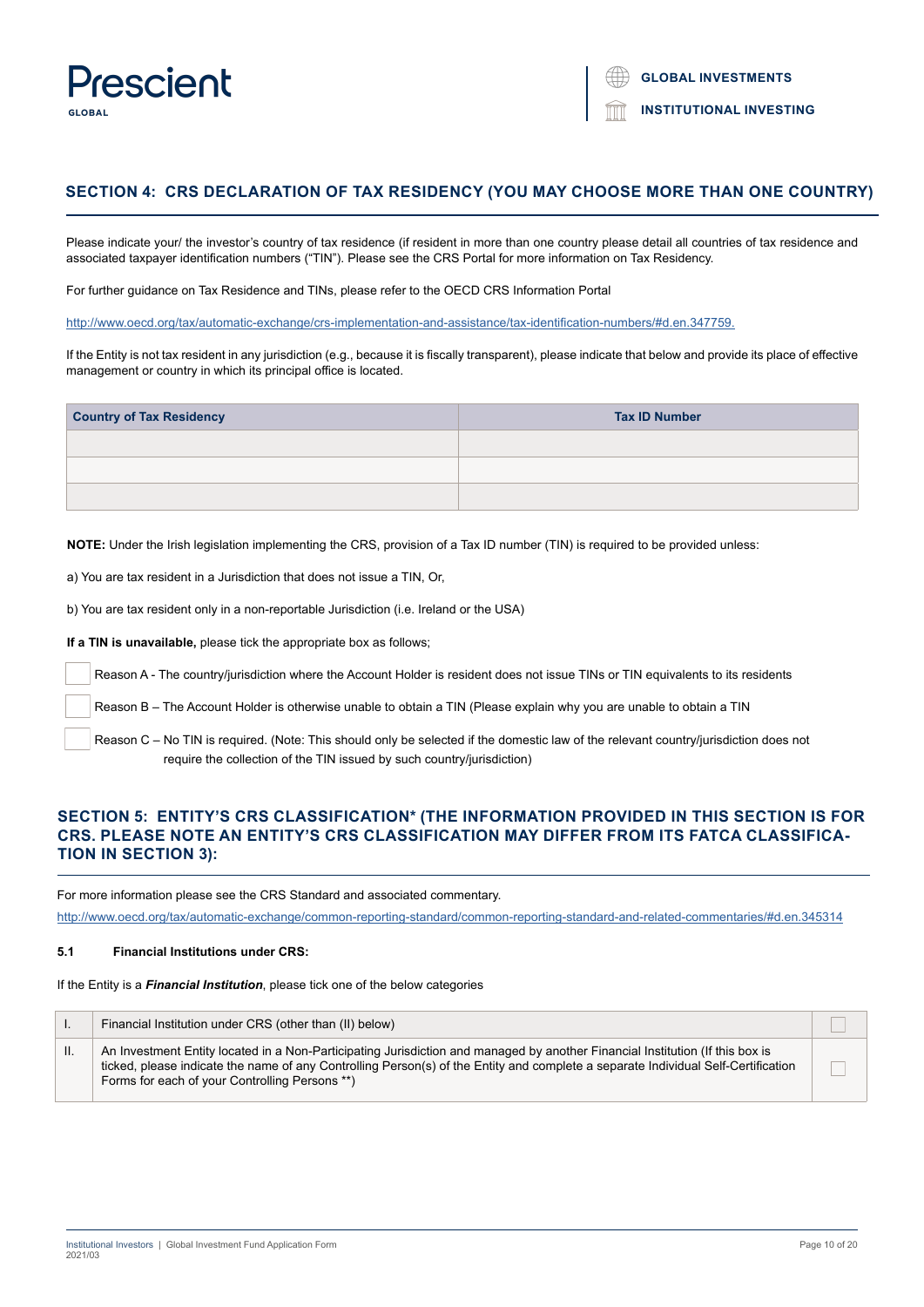Prescient **GLORAL** 

## **INSTITUTIONAL INVESTING**

#### **5.2 Non Financial Institutions under CRS:.**

If the Entity is a *Non-Financial Institution*, please tick on of the below categories

| ι.   | Active Non-Financial Entity – a corporation the stock of which is regularly traded on an established securities market or a<br>corporation which is a related entity of such a corporation |  |
|------|--------------------------------------------------------------------------------------------------------------------------------------------------------------------------------------------|--|
| Ш.   | Active Non-Financial Entity – a Government Entity or Central Bank                                                                                                                          |  |
| III. | Active Non-Financial Entity - an International Organisation                                                                                                                                |  |
| IV.  | Active Non-Financial Entity – other than (I)-(III) (for example a start-up NFE or a non-profit NFE)                                                                                        |  |
| V.   | Passive Non-Financial Entity (If this box is ticked, please complete a separate Individual Self-Certification Form for each of your<br>Controlling Person(s))                              |  |

## **\*\*Controlling Person's:**

**NB: Please note that each Controlling Person must complete a separate Individual Self-Certification Form.**

**If there are no natural person(s) who exercise control of the Entity then the Controlling Person will be the natural person(s) who hold the position of senior managing official of the Entity.**

**For further information on Identification requirements under CRS for Controlling Persons, see the Commentary to Section VIII of the CRS Standard.**

**[http://www.oecd.org/tax/automatic-exchange/common-reporting-standard/common-reporting-standard-and-related- commentaries/#d.](http://www.oecd.org/tax/automatic-exchange/common-reporting-standard/common-reporting-standard-and-related- commentaries/#d.en.345314) [en.345314](http://www.oecd.org/tax/automatic-exchange/common-reporting-standard/common-reporting-standard-and-related- commentaries/#d.en.345314)**

## **SECTION 6: DECLARATIONS AND UNDERTAKINGS**

I/We declare (as an authorised signatory of the Entity) that the information provided in this form is, to the best of my/our knowledge and belief, accurate and complete.

I acknowledge that the information contained in this form and information regarding the Account Holder may be reported to the tax authorities of the country in which this account(s) is/are maintained and exchanged with tax authorities of another country or countries in which the Account Holder may be tax resident where those countries (or tax authorities in those countries) have entered into Agreements to exchange financial account information.

I/We undertake to advise the recipient promptly and provide an updated Self-Certification where any change in circumstance occurs which causes any of the information contained in this form to be incorrect.

| Authorised Signature(s)               | Date |
|---------------------------------------|------|
| <b>Print Name</b>                     |      |
| Capacity in which declaration is made |      |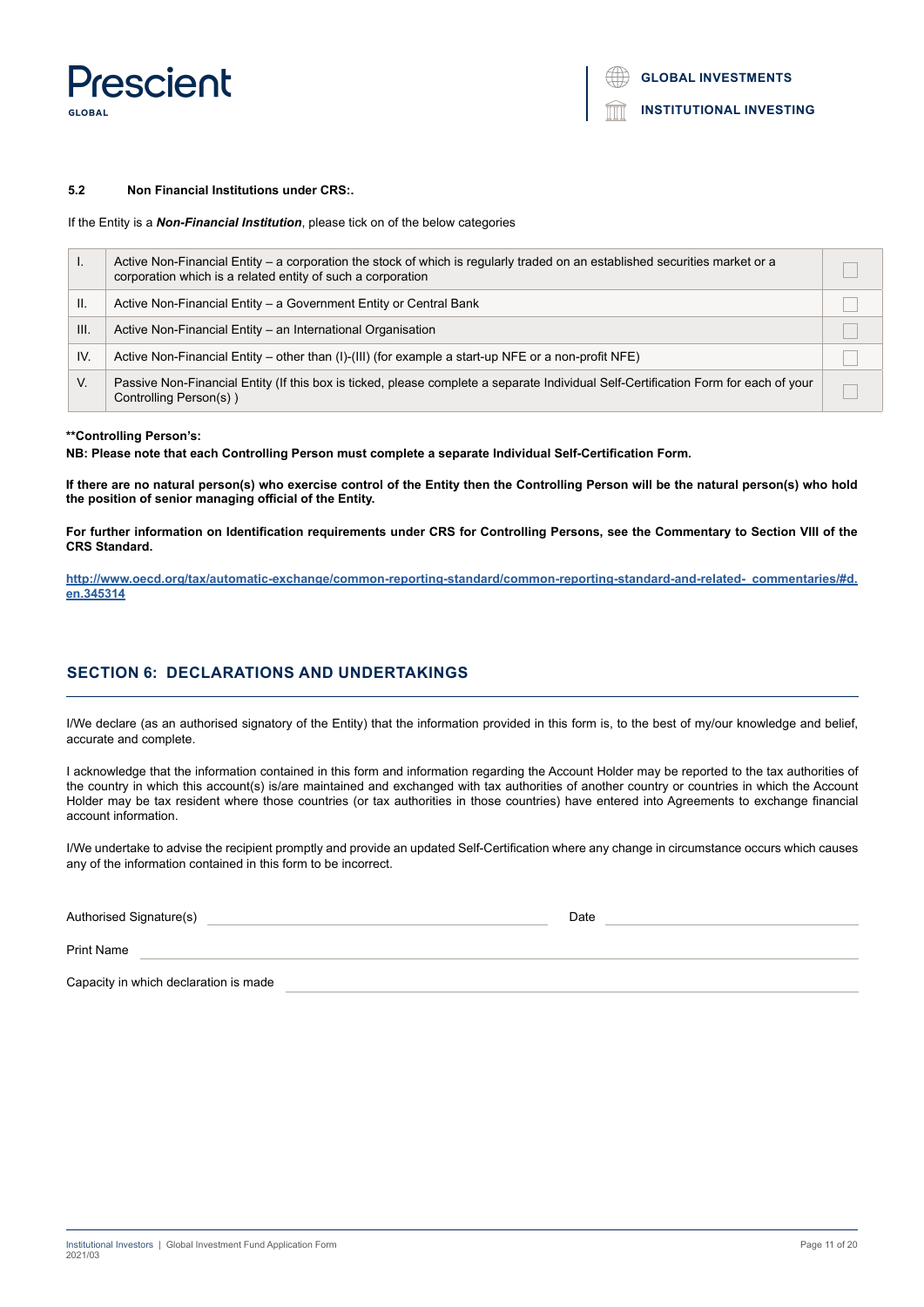## **Prescient GLOBAL**

**Annexure A**

**GLOBAL INVESTMENTS**

**INSTITUTIONAL INVESTING** fm

## **AUTHORISED SIGNATORIES / TRUSTEES BENEFICIAL OWNER**

## **PLEASE COMPLETE THIS ANNEXURE FOR EVERY INDIVIDUAL INDICATED IN THE TICK-BOXES BELOW**

Details of all authorised representatives, each manager, member, persons exercising executive control, shareholders, trustees, partners and persons holding 25% or more of the voting rights must be inserted below. (Please make extra copies where needed)Please tick the appropriate box/es, according to the role of the individual for whom the annexure is being completed:

| Managing Member (CC)                                                                                                                                              | Additional member (CC)    |             | Foreign signatory (Company or CC) |      |        |
|-------------------------------------------------------------------------------------------------------------------------------------------------------------------|---------------------------|-------------|-----------------------------------|------|--------|
| Partner                                                                                                                                                           | Shareholder (Company)     |             | 25% of the voting rights          |      |        |
| Founder (Trust)                                                                                                                                                   | Authorised person (Trust) |             | Beneficiary (Trust)               |      |        |
| Authorised Representative                                                                                                                                         | Other                     |             |                                   |      |        |
| ** Please specify what "other means" refers to __________________________________<br>Title<br><u> 1980 - Johann Stein, mars an deus Amerikaansk kommunister (</u> |                           | Surname     |                                   |      |        |
| First name(s)                                                                                                                                                     |                           |             |                                   | Male | Female |
| Date of birth                                                                                                                                                     |                           | Nationality |                                   |      |        |
| ID or Passport Number (if no RSA ID)                                                                                                                              |                           |             | Country of Tax Residence          |      |        |
| Income Tax number                                                                                                                                                 |                           |             |                                   |      |        |

| <b>Physical Address</b>                                                                                                                                                                                                              | <b>Postal Address</b>                                                 |
|--------------------------------------------------------------------------------------------------------------------------------------------------------------------------------------------------------------------------------------|-----------------------------------------------------------------------|
|                                                                                                                                                                                                                                      | Same as Physical Address<br>Yes    <br>No                             |
| Street Number <b>Number Example 20</b> Street Number                                                                                                                                                                                 | Line 1                                                                |
|                                                                                                                                                                                                                                      | Line 2                                                                |
|                                                                                                                                                                                                                                      | Line 3                                                                |
|                                                                                                                                                                                                                                      |                                                                       |
|                                                                                                                                                                                                                                      |                                                                       |
|                                                                                                                                                                                                                                      |                                                                       |
|                                                                                                                                                                                                                                      | Mobile <b>Mobile Mobile Mobile Mobile Mobile Mobile Mobile Mobile</b> |
| Email Address <b>Email Address</b>                                                                                                                                                                                                   |                                                                       |
|                                                                                                                                                                                                                                      |                                                                       |
| Signed at experience of the state of the state of the state of the state of the state of the state of the state of the state of the state of the state of the state of the state of the state of the state of the state of the       | Date                                                                  |
|                                                                                                                                                                                                                                      | Capacity Capacity                                                     |
| Authorised Signatory <b>Contract Contract Contract Contract Contract Contract Contract Contract Contract Contract Contract Contract Contract Contract Contract Contract Contract Contract Contract Contract Contract Contract Co</b> |                                                                       |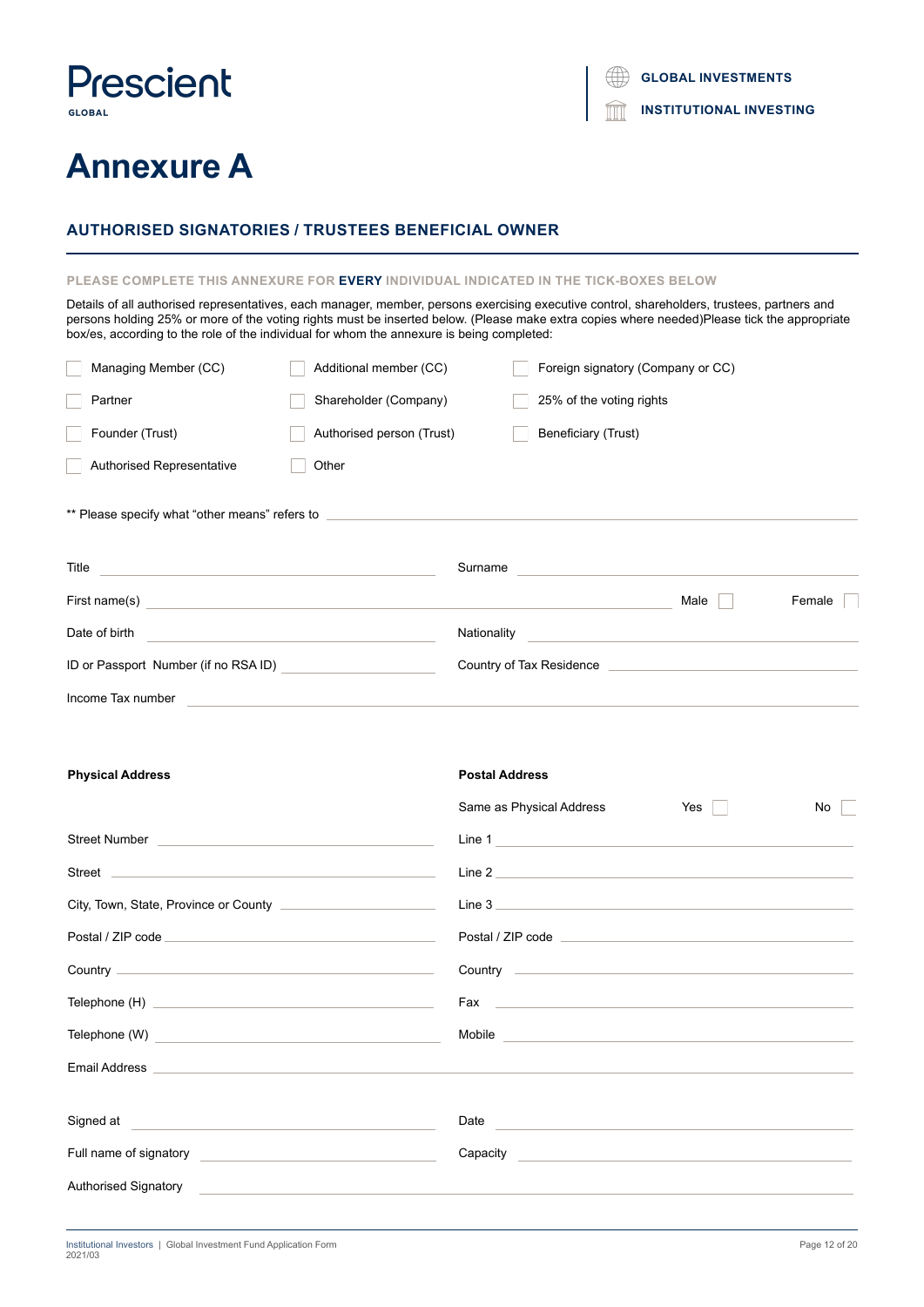

## **AUTHORISATION AND DECLARATION**

- 1. I/we acknowledge that this Application is subject to, and shal be governed by, the laws of Ireland.
- 2. I/we declare that each Investor is over the age of 18, and that I/we agree to accept the number of shares allotted in respect of this Application.
- 3. I/we hereby irrevocably apply for such number of shares (including fractions) at a price determined in accordance with the Prospectus.
- 4. I/we warrant that I/we are duly authorised to sign this Application Form and to subscribe for or redeem shares in the Company and that by subscribing for. holding or redeeming shares in the Company I/we am/are not in breach of any laws or regulations of any competent jurisdiction.
- 5. I/we acknowledge that the Company reserves the right to reject any application in whole or in part.
- 6. I/we agree to notify the Company immediately if I/we become aware that any of the representations are no longer accurate and complete in all respects and agree immediately to sell or to tender to the Company for redemption a sufficient number of shares to allow the representation to be made.
- 7. I/we acknowledge that any delay by me in providing documentation may result in delayed processing of my application and/or delayed payment of any future redemption payments to me or processing of share transfer requests on my behalf.
- 8. I/we warrant and declare that the monies being invested pursuant to this application do not represent directly or indirectly the proceeds of any criminal activity and the investment is not designed to conceal such proceeds so as to avoid prosecution for offence or otherwise.
- 9. I/we confirm I/we have read, understood and retained a copy of the Key Investor Information Document (KIID).
- 10. I/we confirm I/we have received and considered a copy of the Prospectus, and hereby confirm that I/we have understood the Prospectus and that this Application is based solely on the Prospectus and material contracts referred to therein together (where applicable) with the most recent annual report and accounts of the Company and the Memorandum and Articles of Association.
- 11. I/we hereby undertake to observe and be bound by the provisions of the Memorandum and Articles of Association (as amended from time to time) of the Company and apply to be entered in the Register of Shareholders as the holder/holders of the shares issued in relation to this Application.
- 12. I/we agree to provide to the Company, at such times as it may request, such declarations, certificates or documents as it may reasonably require in connection with this investment. Should any information furnished to it become inaccurate or incomplete in any way, I/we agree to notify the Company immediately of any such change and further agree to request the redemption of shares in respect of which such confirmations have become incomplete or inaccurate where requested to do so by the Company.
- 13. I/we acknowledge that I/we will indemnify and hold the Company harmless against any loss, liability, cost or expense (including without limitation attorneys' fees, taxes and penalties) which may result directly or indirectly, from any misrepresentation or breach of any warranty, condition, covenant or agreement set forth herein or in any other document delivered by me to the Company and shall notify the Company if any of the representations herein made are no longer accurate and complete in all respects.
- 14. I/we confirm that the Company is authorised and instructed to accept and execute any instructions in respect of the shares to which this Application relates given by me in written form or by fax, e-mail or other electronic notification (as approved by the Company) and I/we indemnify the Company and agree to keep it indemnified, against any loss of any nature whatsoever arising to it as a result of it acting on such instructions. The Company may rely conclusively upon and shall incur no liability in respect of any action taken upon any notice, consent, request, instruction or other instrument believed, in good faith, to be genuine or to be signed by properly authorised persons. I/we acknowledge the onus is on me/us to ensure that such instructions are received in legible form.
- 15. I/we understand that the tax disclosures set forth in the Prospectus are of a general nature and may not cover the jurisdiction in which I/we am/are subject to taxation and that the tax consequences of my/our purchase of shares depend on my/our individual circumstances.
- 16. I/we declare that I/we am/are aware of the requirement to complete and submit the "self-certification" regarding tax residency document.
- 17. I/we declare that I/we am/are aware that the self-certification form and the information contained therein, forms part of this Application.
- 18. I/we hereby authorise investigation of my/our identity, and agree to an enhanced ongoing monitoring should I/we be deemed to be politically exposed. Politically exposed persons are defined as "natural persons who are or have been entrusted with prominent public functions within the past year, as well as immediate family members, or persons known to be close associates, of such persons.
- 19. The Company may rely inclusively upon and shall incur no liability in respect of any action taken upon any notice, consent, request, instruction or any other instrument believed in good faith to be genuine or to be signed by properly authorised persons.
- 20. I/we understand that the confirmations, representations, declarations, indemnities and warranties made or given herein are continuous and apply to all subsequent purchases of shares in the Company.
- 21. I/we understand, acknowledge and agree that the anti-money laundering ("AML") and customer due diligence ("CDD") documents and information provided in connection with the investment may be shared and used by the Company and /or any of its affiliates in connection with my/our application for and / or holdings of shares / units in any other sub-funds of the Company and / or to ensure that Company and/ or its affiliates can comply with their own obligations under applicable AML legislation.
- 22. I/we acknowledge that any notice or document may be served by the Company on me/us in the manner specified from time to time in the Prospectus and, for the purposes of the Electronic Commerce Act 2000, if I/we have provided an e-mail address or fax number to the Company or its delegate, consent to any such notice or document being sent to me/us by fax or electronically to the fax number or e-mail address previously identified to the Company or its delegate which I/we acknowledge constitutes effective receipt by me/us of the relevant notice or document. I/we acknowledge that I am/we are not obliged to accept electronic communication and may at any time choose to revoke the agreement to receive communications by fax or electronically by notifying the Company in writing at the above address provided that my/our agreement to receive communications by fax or electronically shall remain in full force and effect pending receipt by the Company of written notice of such revocation.
- 23. I/we have evaluated the risks of investing in the Company and to make an informed decision with respect thereto and I am/we are aware of the risks inherent in investing in the shares and the method by which the assets of the Company are held and/or traded; and I/we can bear the risk of loss of my/ our entire investment.
- 24. I/we understand and agree that the Company prohibits the investment of funds by any persons or entities that are acting, directly or indirectly, (i) in contravention of any applicable laws and regulations, including anti-money laundering regulations or conventions, (ii) on behalf of terrorists or terrorist organizations, including those persons or entities that are included on the List of Specially Designated Nationals and Blocked Persons maintained by the U.S. Treasury Department's Office of Foreign Assets Control (OFAC"), as such list may be amended from time to time, (iii) for a senior foreign political figure, any member of a senior foreign political figure's immediate family or any close associate of a senior foreign political figure, unless the Fund, after being specifically notified by me/us in writing that it is such a person, conducts further due diligence, and determines that such investment shall be permitted, or (iv) for a foreign shell bank (such persons or entities in (i) - (iv) are collectively referred to as "Prohibited Persons").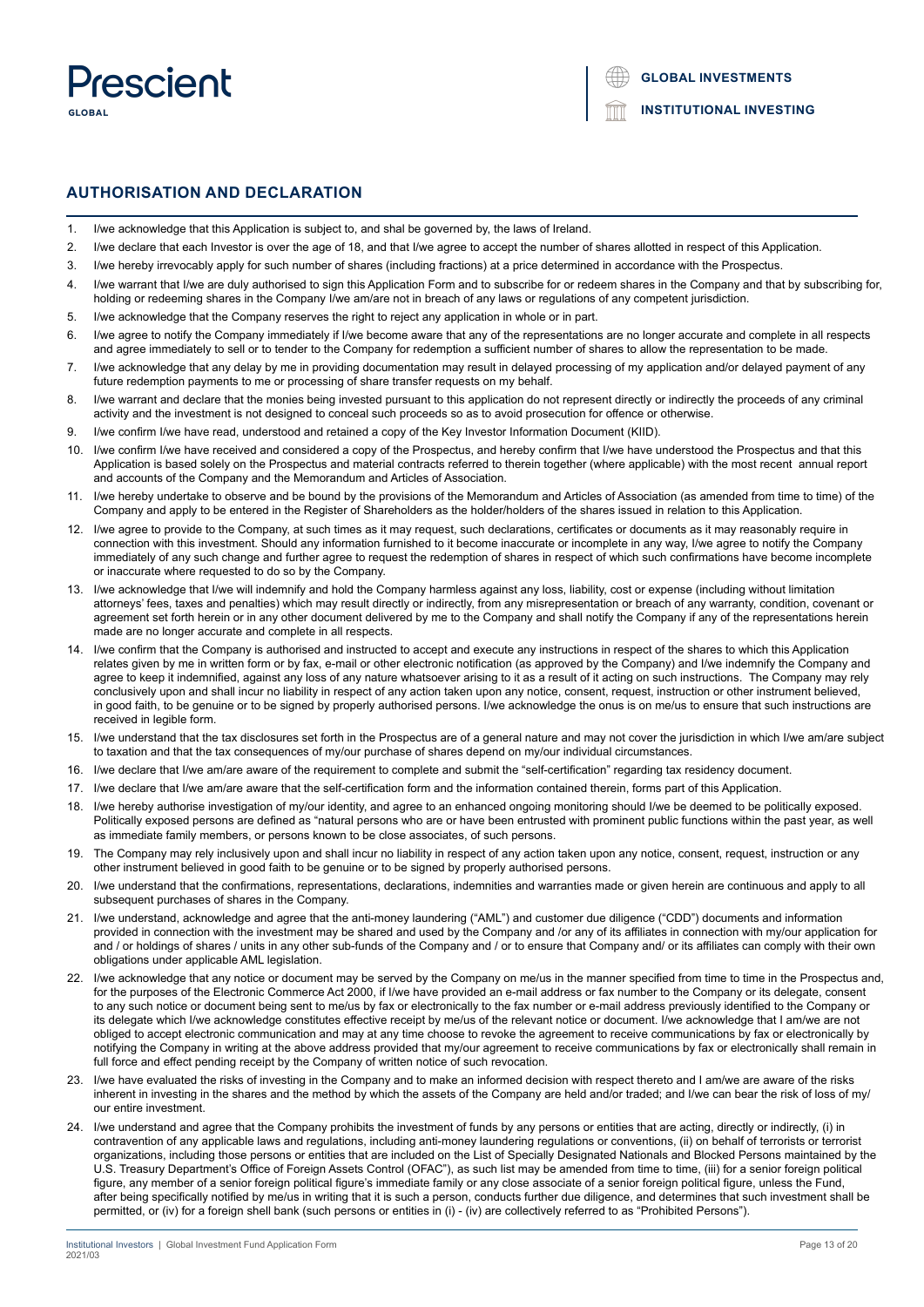

**GLOBAL INVESTMENTS**

**INSTITUTIONAL INVESTING**

- 25. I/we represent, warrant and covenant that I am/we are not, nor is any person or entity controlling, controlled by or under common control with me/us, a Prohibited Person.
- 26. I/we confirm that the intermediary/IFA whose details appear in this document is my/our appointed advisor and that I am/we are aware and have agreed to any remuneration payable.

#### **Data Protection**

#### **I/We consent to:**

27. In accordance with the provisions of the Irish Data Protection Acts 1988 to 2003, as may be amended, updated or repealed from time to time and in accordance with the General Data Protection Regulation (697/2016/EU) (the "GDPR") (collectively the "Data Protection Legislation"), I/we acknowledge and are informed that personal data given in this Investment Application Form (or otherwise provided in connection with an application to subscribe for Shares in the Company, on application or at any other time, including without limitation my/our name, age contact details, bank account details, transactions and the invested amount, and any information regarding the dealing in Shares (subscription, conversion, redemption and transfer) (the "Personal Data"), will be collected, recorded, stored, adapted, transferred and processed, by electronic means or otherwise, by the Company as a "data controller" under the Data Protection Legislation, and as further described in the Company's data protection notice, which is set out at Appendix 4 below and is otherwise available upon request.

#### **FATCA and the Common Reporting Standard ("CRS")**

- 28. I/We acknowledge that the Company intends to take such steps as may be required to satisfy any obligations imposed by (i) the Foreign Account Tax Compliance Act ("FATCA") or (ii) any provisions imposed under Irish law arising from the inter-governmental agreement between the Government of the United States of America and the Government of Ireland ("IGA") so as to ensure compliance or deemed compliance (as the case may be) with FATCA or the IGA from 1 July 2014.
- 29. Furthermore, I/We hereby acknowledge that the Company intends to also take such steps as may be required to satisfy any obligations imposed by (i) the Standard for Automatic Exchange of Financial Account Information in Tax Matters ("the Standard") and, specifically, the Common Reporting Standard ("CRS") therein or (ii) any provisions imposed under Iris any provisions imposed under Irish law arising from the Standard or any international law implementing the Standard (to include the Multilateral Competent Authority Agreement on Automatic Exchange of Financial Account Information or the EU Council Directive 2011/16/EU (as amended by Council Directive 2014/107/EU)) so as to ensure compliance or deemed compliance (as the case may be) with the Standard and the CRS therein from 1 January 2016.
- In order for the Company to comply with the above FATCA and CRS obligations, I/We agree to provide to the Company or its agents the necessary declarations, confirmations and/or classifications at such times as each of them may request and furthermore provide any supporting certificates or documents as each of them may reasonably require in connection with this investment by reason of FATCA or CRS, as described above, or otherwise. Should any information furnished to any of them become inaccurate or incomplete in any way, I/we hereby agree to notify the Company immediately of any such change and further agree to immediately take such action as the Company may direct, including where appropriate, redemption of our Shares in respect of which such confirmations have become incomplete or inaccurate where requested to do so by the Company or its agents. If relevant, I/we agree to notify the Company or its agents of any change to my/our tax residency status. I/ we hereby also agree to indemnify and keep indemnified the Company and its agents against any loss, liability, cost or expense (including without limitation legal fees, taxes and penalties) which may result directly or indirectly as a result of a failure to meet our obligations pursuant to this section or failure to provide such information which has been requested by the Company and has not been provided by me/us, and from any misrepresentation or breach of any warranty, condition, covenant or agreement set forth herein or in any document delivered by me/us to the Company. I/We further acknowledge that a failure to comply with the foregoing obligations or failure to provide the necessary information required may result in the compulsory redemption of our entire holding in the Company, and that the Company and its agents are authorized to hold back from redemption proceeds or other distributions to me/us such amount as is sufficient after the deduction of any redemption charges to discharge any such liability and I/we shall indemnify and keep indemnified the Company and its agents against any loss suffered by them or other Shareholders in the Company in connection with any obligation or liability to so deduct, withhold or account.
- 31. I/We confirm that we have accurately and correctly completed the relevant self-certification form included at Appendix IA or IB (as applicable). I/ We further confirm that if any information included in the self-certification form subsequently becomes inaccurate or incorrect we will notify the Company immediately of any such change and agree to immediately take such action as the Company may direct, including where appropriate, redemption of our Shares.
- 32. I/We confirm that we have read, understood and consent to the "Customer Information Notice Common Reporting Standard" which appears in the Terms and Conditions section at the end of this Application.

| Signed at <u>example and the set of the set of the set of the set of the set of the set of the set of the set of the set of the set of the set of the set of the set of the set of the set of the set of the set of the set of t</u>                             | Date enter the contract of the contract of the contract of the contract of the contract of the contract of the contract of the contract of the contract of the contract of the contract of the contract of the contract of the |
|------------------------------------------------------------------------------------------------------------------------------------------------------------------------------------------------------------------------------------------------------------------|--------------------------------------------------------------------------------------------------------------------------------------------------------------------------------------------------------------------------------|
|                                                                                                                                                                                                                                                                  | Capacity                                                                                                                                                                                                                       |
| <b>Authorised Signatory</b><br>$\frac{1}{2}$ . The contract of the contract of the contract of the contract of the contract of the contract of the contract of the contract of the contract of the contract of the contract of the contract of the contract of t |                                                                                                                                                                                                                                |
|                                                                                                                                                                                                                                                                  | Capacity<br><u> 1989 - John Stein, Amerikaansk politiker (* 1908)</u>                                                                                                                                                          |
| Authorised Signatory<br><u> 1989 - John Stein, mars and de Britain and de Britain and de Britain and de Britain and de Britain and de Br</u>                                                                                                                     |                                                                                                                                                                                                                                |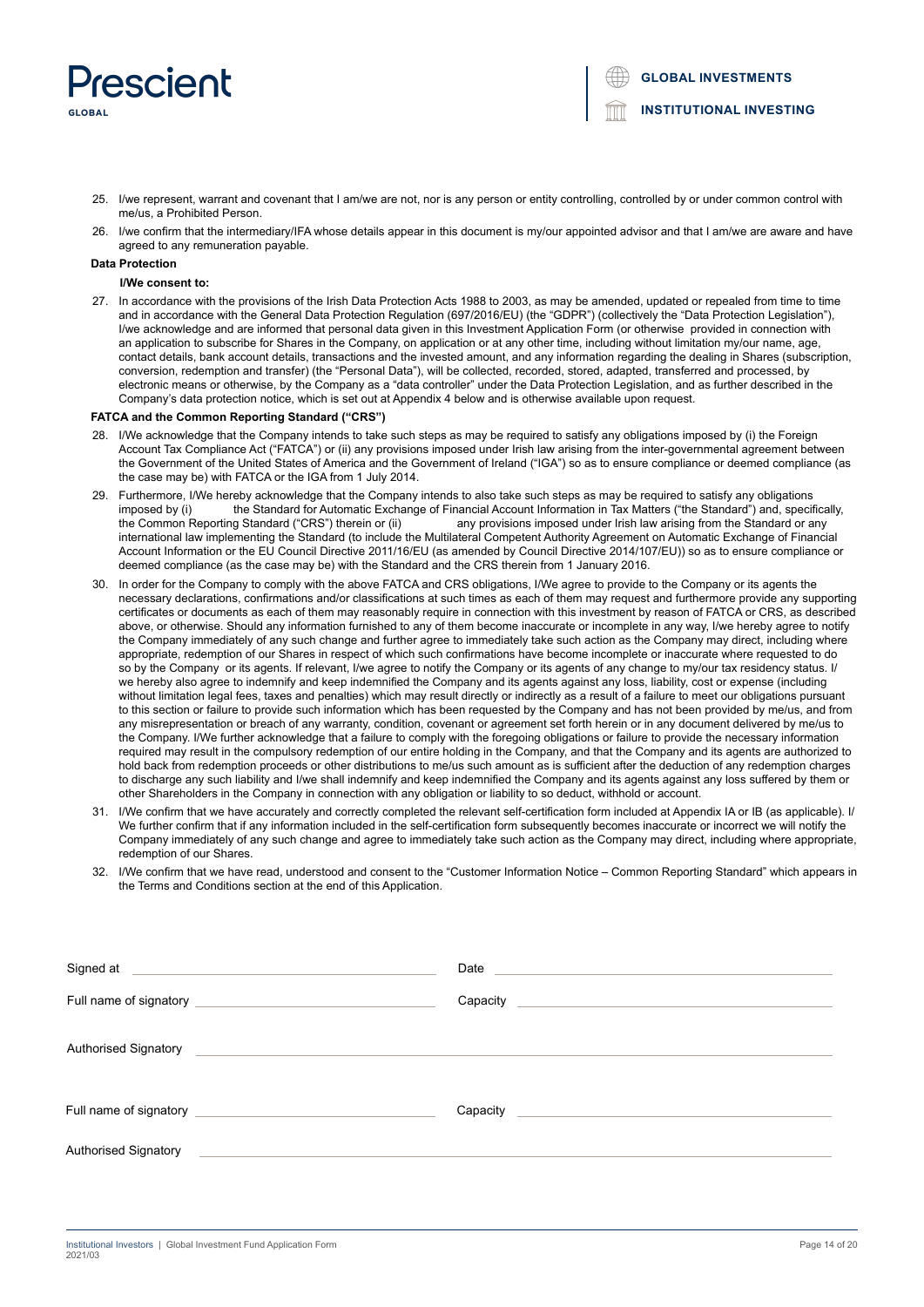## Dracciant **GLORAL**

**INSTITUTIONAL INVESTING**

## **COMPULSORY ANTI-MONEY LAUNDERING DOCUMENTATION TO BE SUBMITTED**

An "ID document" means a clear copy of a green, bar coded ID book, both sides of a smart ID card, birth certificate (in the case of an investor who is a minor) or a passport on which the photo, ID number, name and surname and nationality of the person is visible.

"Proof of bank account details" is a bank statement that clearly displays the investor's name and bank account number.

"Proof of address/business address" means a document less than 6 months old containing physical address that is a utility bill, bank statement, rates account or tax invoice.

## **NOMINEE**

- Proof of regulation (Printout from the approved regulator's website showing that the nominee is regulated including address)
- AML Comfort Letter
- Authorised signatory list for Nominee

#### **SUBSIDIARY**

- Certificate of Incorporation or extract from the Companies House/Company Registrar
- Proof of Regulation for Parent Company
- Proof of connection/link to regulated entity e.g. Letter confirming that the subsidiary is wholly owned by the approved regulated entity
- AML Comfort Letter
- Authorised signatory list

## **PRIVATE COMPANIES/COMPANIES QUOTED ON A REGULATED MARKET IN A NON PRESCRIBED COUNTRY**

- Certified copy of the Certificate of Incorporation or Certificate to Trade
- Certified copy of Memorandum and Articles of Association
- Explanation of the nature of the business activity if not sufficiently detailed in the Memorandum and Articles of Association
- Register of Owners and Details (names and addresses) of Owners ≥ % 10
- Register of Directors' names, dates of birth, occupations, residential and business addresses
- Authorised signatory list with specimen signatures on company letterhead
- A copy of a company bank statement
- Documentation per section 1) above is required for two directors or one director and one authorised signatory
- In the case of shareholders holding more than 10% of the share capital then documentation per section 1) above is required

## **PARTNERSHIPS**

- Certified copy of Partnership Agreement
- List of names, dates of birth, occupations and addresses of all partners
- Copies of identification documents for the General Partner and one other partner or authorised signatory as per section 1) above for an individual and as per section 3) above for a company
- Copies of the identification documents of all the beneficiaries who hold more than 10% of the partnership as per section 1) above for an individual and as per section 3) above for a company
- Evidence of the above partners' authority to make investments on behalf of the partnership and an appropriate authorised signatory list

## **CIS**

- Certified copy of Certificate of Incorporation
- Register of Directors (or equivalent)
- Prospectus; if not available: Details of Investment Manager/Sponsor and Administrator
- Details of entity carrying out AML checks
- If entity carrying out AML checks is regulated:
- Proof of regulation of entity carrying out AML checks from an approved regulator and AML Comfort Letter required
- If entity carrying out AML checks is not regulated:
- Names of all Investors who hold ≥ 10% of the CIS (e.g. share register)
- Details of entity carrying out AML checks
- Authorised Signatory List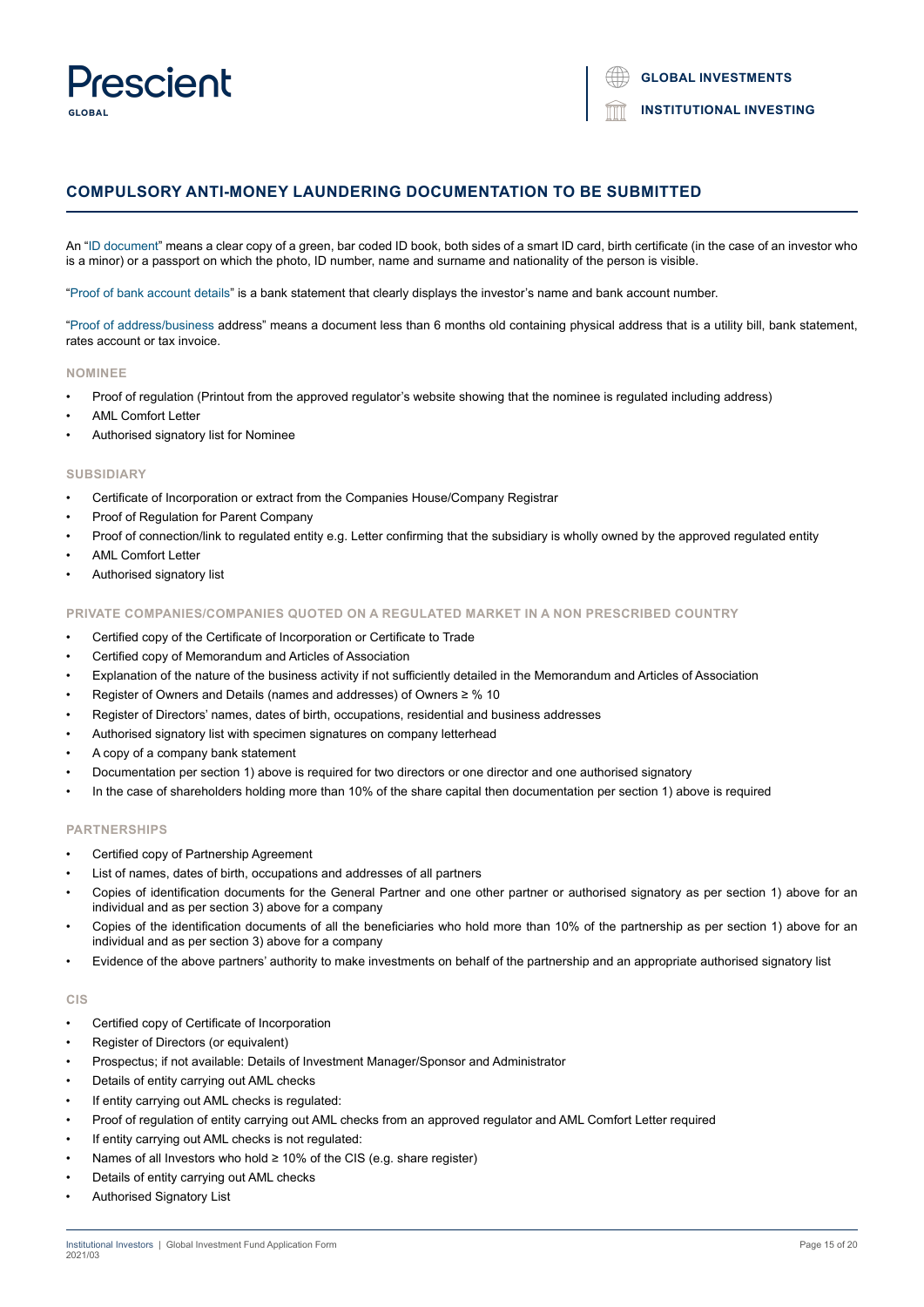## Prescient **GLORAL**

**INSTITUTIONAL INVESTING**

## **COMPULSORY ANTI-MONEY LAUNDERING DOCUMENTATION TO BE SUBMITTED**

## **CHARITY**

- Proof of registration of a relevant Charities Register
- Certified Constitutional/Formation Documents/equivalent
- Purpose and Nature of Funding if not detailed in the Formation Document
- Details of Controlling Principals / Trustees / Officers / Directors / Governors / Board Members / or equivalent
- Documentation per section 1) above is required for two Controlling Principals
- Details of the beneficiaries / Identification of the class of beneficiaries
- Authorised Signatory List

## **PENSION FUND**

- Proof/Letter of Registration
- List of names, dates of birth, occupation and permanent addresses of all governors/board members/partners
- Copies of the above governors/board members/partners' identification documents as per section 1) above
- Authorised signatory list
- Properly authorised mandate of persons completing the form to act on behalf of the applicant
- Documentary evidence of the regulatory status of the applicant, please contact the Company for further details
- Copies of the identification documents of any beneficial owners holding more than 10% of the charity, a non EEA pension fund or a local authority which is not from a prescribed country

## **TRUST**

- Certified copy of the Trust Deed detailing the nature and purpose of the Trust
- Name of all the Trustees and the Protector/Settlor/Controller/Grantor
- Copies of identification documentation to be supplied for two Trustees or one Trustee and one authorised signatory as per section 1) above for an individual or as per section 3) above for a company
- Copies of identification documentation to be supplied for the Protector/Settlor of the Trust as per section 1) above
- Names of the beneficiaries of the Trust and, if applicable, copies of identification documentation to be supplied for those who hold more than 10% of the Trust as per section 1) above for an individual or as per section 3) above for a company
- Evidence of the trustee's authority to make investments on behalf of the trust and an appropriate authorised signatory list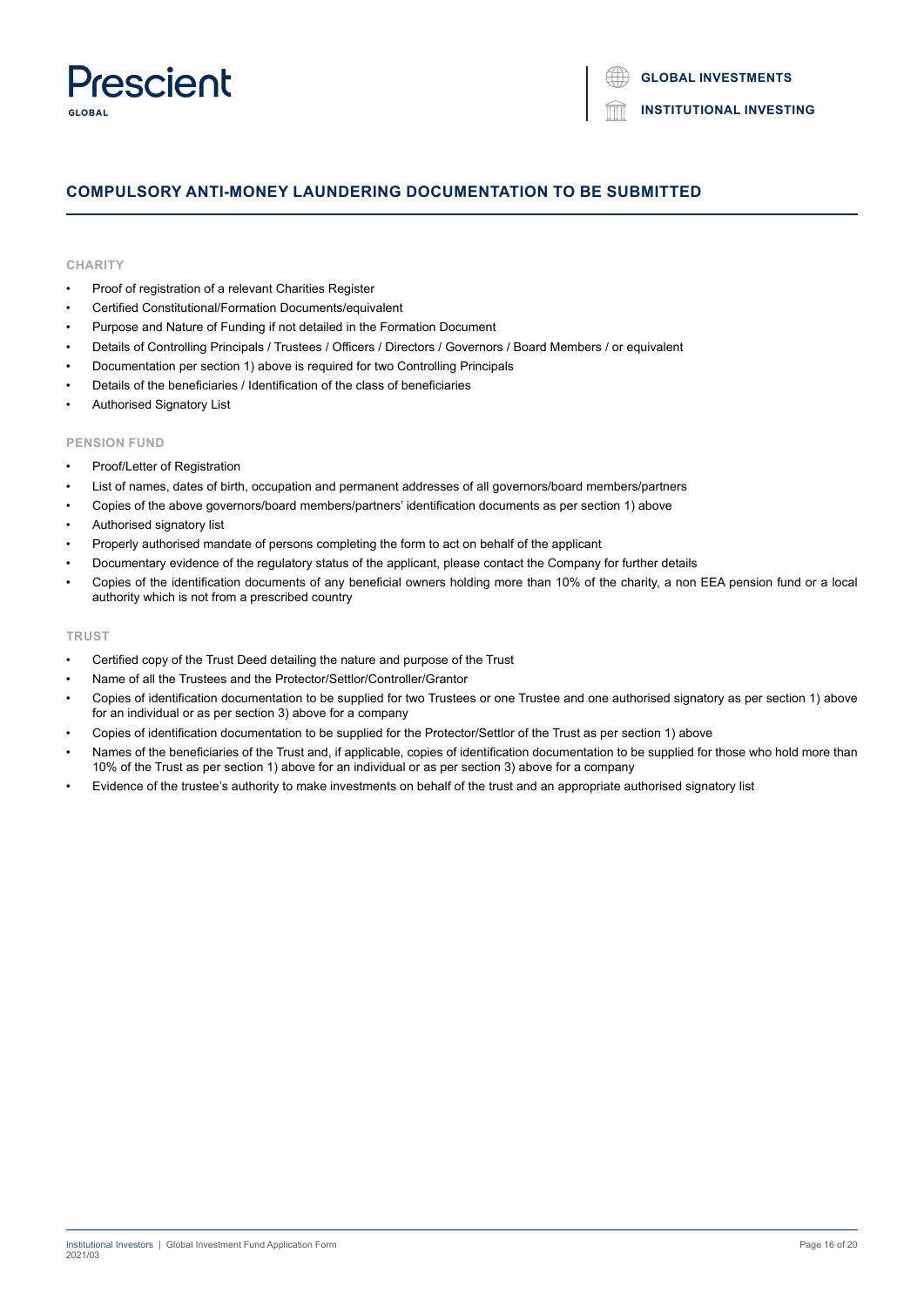## **Prescient** GLORA

|  |  |  | <b>GLOBAL INVESTMENTS</b> |
|--|--|--|---------------------------|
|--|--|--|---------------------------|

## **DATA PRIVACY STATEMENT**

As a consequence of your investment, the Company acting as a data controller may itself (or through third parties including but not limited to the Manager together with any distributor or sub-distributors that may be appointed from time to time (collectively the "Distributor"), local paying agents and mailing firms appointed by any of the foregoing (together the "Service Providers")) process your personal information or that of your directors, officers, employees, intermediaries and/or beneficial owners.

Please contact the Data Protection Officer should you wish to obtain information concerning the Service Providers.

In this regard, please note the following:

#### **Purposes of Processing and Legal Basis for Processing**

The personal data collected from you or provided by you or on your behalf in connection with your holdings in the Company will be collected, stored, disclosed, used and otherwise processed by the Service Providers on behalf of the Company for the purpose of:

- i. managing and administering your holdings in the Company and disclosure to third parties (such as auditors, regulatory / tax authorities), in order to ensure the due performance of the contract between the Company and you;
- ii. complying with any legal, tax or regulatory obligations under Company law / tax law and under anti-money laundering / counter terrorist financing legislation, in order to ensure compliance with a legal obligation to which the Company is subject;
- iii. for the purpose of recording, maintaining, storing and using recordings of telephone calls and electronic communications that you make to and receive from the Company and its Service Providers or for otherwise pursuing the legitimate interests of the Company.

**Please note that where personal data is processed for purposes of legitimate interests, you have a right to object to such processing and the Company and its appointed Service Providers will no longer process the personal data unless it can be demonstrated that there are compelling legitimate grounds for the processing which override your interests, rights and freedoms or for the establishment, exercise or defence of legal claims. Further information relating to the balancing test undertaken by the Company to rely on legitimate interests as a grounds in respect of such processing is available upon request.**

### **Disclosures to Service Providers and / or Third Parties**

Personal data relating to you which is collected from you or provided by you or on your behalf may be handled by and disclosed by Service Providers appointed by the Company and its or their duly appointed agents and any of related, associated or affiliated companies within the Prescient Holdings (Pty) Ltd group of companies ("Prescient Group") for the purposes specified above. These Service Providers will be obliged to adhere to the data protection laws of the countries in which they operate.

The Company and the Manager may disclose your personal data to other third parties where required by law or for legitimate business interests. This may include disclosure to third parties such as auditors and the Central Bank of Ireland, regulatory bodies, taxation authorities and technology providers.

#### **Profiling and Screening**

The Company and its appointed Service Providers may engage in PEP screening and financial sanctions screening programs defined by the European Union ("EU"), the United Nations ("UN"), Her Majesty's Treasury ("HMT") and the Office of Foreign Assets Control ("OFAC") for the purposes of complying with anti-money laundering and counter terrorist financing legislation and with UN, EU and other applicable sanctions regimes. The implementation of such PEP screening and financial sanctions screening programmes may result in the Company or its Service Providers refusing an application for Shares in the Company or delaying or refusing to make any redemption payment or distribution payment to you if you, your directors or any beneficial owner of your Shares appear on such screening programmes. In the event that you are identified as a PEP as a result of the screening process, you may be required to provide additional information and/or documentation to the Company or its Service Providers.

#### **Undertaking in connection with other parties**

By providing personal data to the Company, you undertake to be authorised to disclose to the Company relevant information applicable to the beneficial owner of the investment, to your directors and authorised signatories and to persons that own, directly or indirectly, an interest in the Company. In this respect you confirm that you have provided these persons with all the information required under applicable data protection law, notably regarding their data protection rights, and received from these persons their authorisation for the processing and transfer of their personal data to us.

#### **Transfers Abroad**

Personal data collected from you or provided by you or on your behalf may be transferred outside of Ireland including to companies situated in countries outside of the European Economic Area ("EEA") which may not have the same data protection laws as in Ireland. Such non-EEA countries comprise South Africa where the Company's IT infrastructure is maintained, which has their own stringent data protection laws in place.

Where data transfers outside of the EEA take place, the Company and/or the relevant Service Provider have taken the necessary steps to ensure that appropriate safeguards have been put in place to protect the privacy and integrity of such personal data, including entering of data protection model agreements between the Company and its Service Providers in accordance with the requirements of GDPR.

Please contact the Data Protection Officer should you wish to obtain information concerning such safeguards.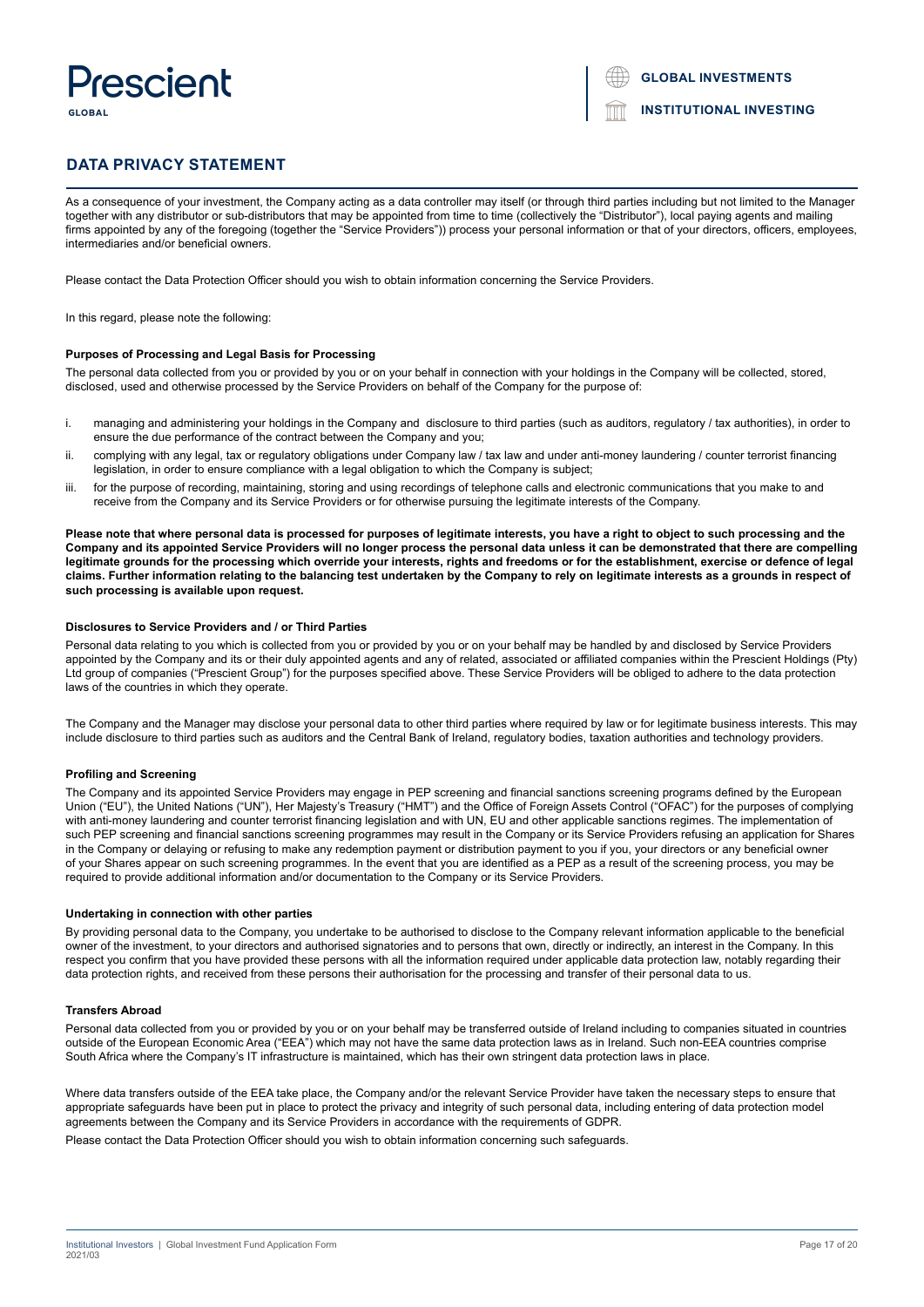

**GLOBAL INVESTMENTS**

**INSTITUTIONAL INVESTING**

## **DATA PRIVACY STATEMENT**

#### **Data Retention Period**

The Company and its appointed Service Providers will retain all information and documentation provided by you in relation to your investment in the Company for such period of time as may be required by Irish legal and regulatory requirements, being at least six years after the period of your investment has ended or the date on which you had your last transaction with us.

#### **Your data protection rights**

Please note that you have the following rights under the GDPR. In each case, the exercise of these rights is subject to the provisions of the GDPR:

- i. You have a right of access to and the right to amend and rectify your personal data.
- ii. You have the right to have any incomplete personal data completed.
- iii. You have a right to lodge a complaint with a supervisory authority, if you consider that the processing of personal data relating to you carried out by the Company infringes the GDPR.
- iv. You have a right to be forgotten (right of erasure of personal data).
- v. You have a right to restrict processing.
- vi. You have a right to data portability.
- vii. You also have the right to object to processing where personal data is being processed for direct marketing purposes and also where the Company or a Service Provider is processing personal data for legitimate interests.

Where you wish to exercise any of your data protection rights against the Company, please contact us via the details provided below under "Contact Us".

The Company or its Service Provider will respond to your request to exercise any of your rights under the GDPR in writing, as soon as practicable and in any event **within one month** of receipt of your request, subject to the provisions of the GDPR. The Company or its Service Provider may request proof of identification to verify your request.

#### **Failure to provide personal data**

As outlined in the section titled "Purposes of Processing and Legal Basis for Processing", the provision of personal data by you is required for us to manage and administer your holdings in the Company. Where you fail to provide such personal data in order to comply with anti-money laundering/ counter terrorist financing or other legal requirements, in certain circumstances, we may be prohibited from making redemption or any applicable dividend payments to you and/or may be required to discontinue our business relationship with you by compulsorily redeeming your shareholding in the Company.

#### **Contact us**

If you have any questions about the Fund's use of your personal information, please contact the Data Protection Officer at the following e-mail address: dataprotection@prescient.ie

## **COMPLAINTS**

Please do not hesitate to contact us if you are not satisfied with this investment or the services received from the Manager. A complaint must be submitted to the Compliance Officer. The Manager will acknowledge the complaint in writing and will inform the investor of the contact details of the persons involved in the resolution thereof. Should you wish to lodge a complaint regarding the services being provided, an email can be sent to [complaints@prescient.](mailto:complaints%40prescient.ie?subject=)ie or alternatively you can obtain our complaints policy from the compliance department [\(compliance@prescient.co.za](mailto:compliance%40prescient.co.za?subject=)).

If an investor is still not satisfied with the final response from the Manager or if a complaint has not been fully resolved within 40 days of it being received, he/she has the right to address his/her complaint in writing to the Financial Services Ombudsman at the address below. The Ombud is legally empowered to investigate and adjudicate complaints in a procedurally fair, economical and expeditious manner.

| <b>Contact details</b> | Ombudsman                                        |
|------------------------|--------------------------------------------------|
| <b>Email address</b>   | info@fspo.ie                                     |
| Tel                    | +353 1 567 7000                                  |
| <b>Postal address</b>  | Lincoln House, Lincoln Place, Dublin 2, D02 VH29 |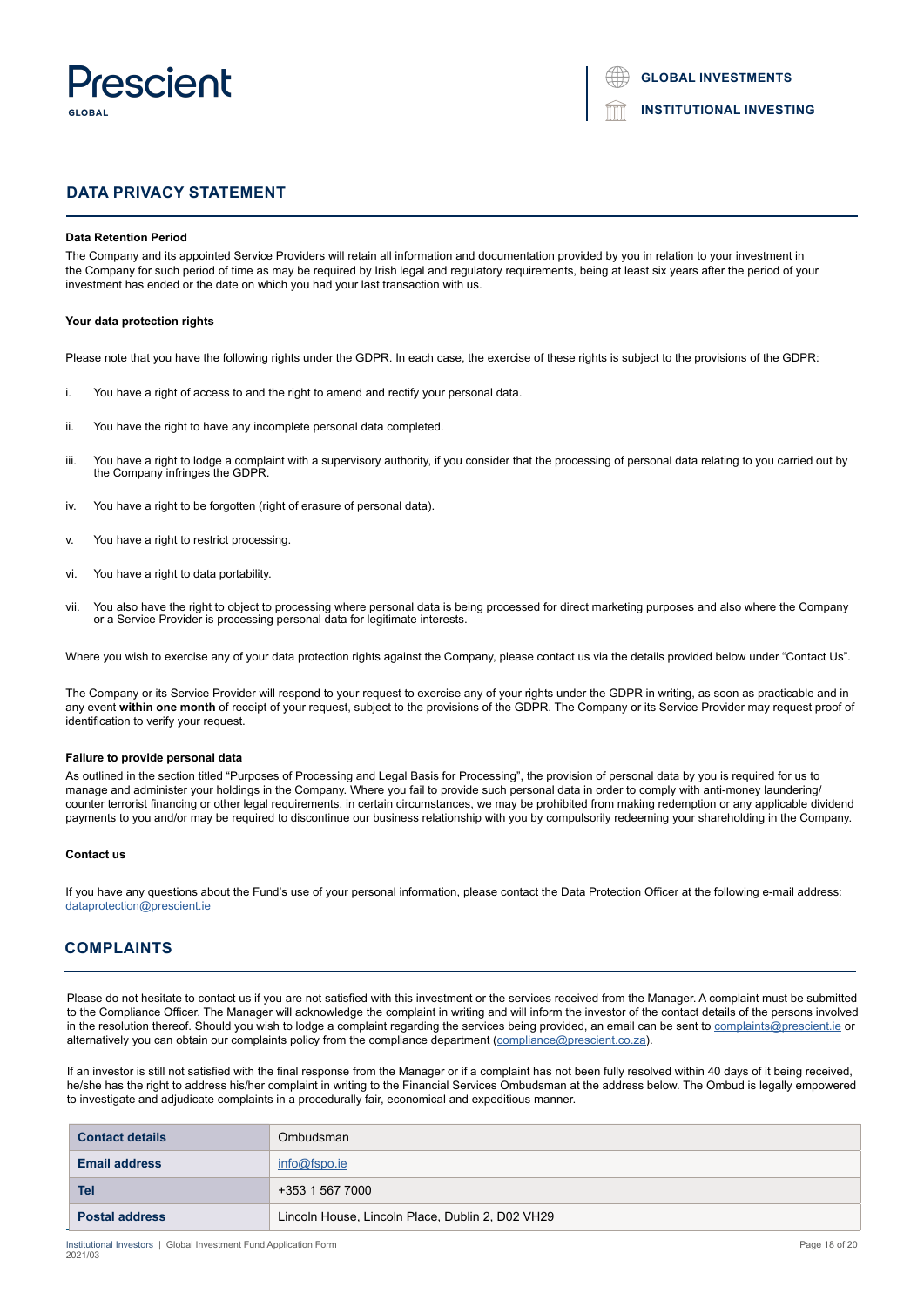

## **TERMS AND CONDITIONS (TO BE RETAINED BY INVESTOR)**

#### **General**

- 1. To be valid, the Application Form (incorporating the Declaration required by the Irish Revenue Commissioners) must be completed by the investor.
- 2. Where there is more than one Investor, each person must sign. If this Application Form is signed by any Investor under power of attorney, such power of attorney or a duly certified copy thereof must accompany this Application Form.
- 3. If the Investor is a company, the Declaration must be signed by the Company's Secretary or an authorised officer and a list of authorised signatories must accompany this Application Form.
- 4. This Application Form and required documentation must be received before the dealing deadline as per the Prospectus on the Relevant Dealing **Day**
- 5. Subscription amounts must be received by the Company in the subscription account of the Custodian as cleared funds for value on the Settlement date as per the Prospectus. Any applications and/or cleared funds therefore received after the dealing deadline on the Relevant Dealing Day will be held over until the next Dealing Day.
- 6. The dealing deadline for redemption requests is set out in the Prospectus.
- 7. Redemptions will not be processed on non-cleared/verified accounts.
- 8. No redemption payment may be made until the original subscription application form has been received from the Investor and all documentation required by the scheme and anti-money laundering and counter terrorist financing procedures have been completed. The signed originals of the initial Application Forms should be sent to arrive within ten Business Days after the time for receipt of such application..

#### **Applicable if appointing a Financial Advisor (IFA)**

- 1. The Company will only accept applications, submitted on behalf of investors, from IFA's who have been granted a licence by the regulating authority of the country in which the service is being rendered to the investor.
- 2. The Company cannot be held responsible or liable for loss or damage suffered by the investor as a result of the IFA acting outside his / her licence parameters or because of delays in the processing or rejection of this application form, caused by the fact that the investor's IFA is not authorised as per 1 above.
- 3. The IFA is responsible for ensuring that the investor receives and understands all appropriate advice, product and fee information including changes in the working practices and procedures of the Company.

#### **Fees**

- 1. The fees that apply to this investment are set out in the Prospectus.
- 2. All fees may be amended by the Company from time to time, and in such event, a notification will be sent to the investor.
- 3. The annual fee is the fee you pay to the Company for managing the fund, which may include both Management and Investment Management Fees.
- 4. You may negotiate an annual advisor fee to be paid to your appointed IFA. Shares will be redeemed from your investment to pay your IFA this fee

## **Risk Warning**

Shares/Collective investment schemes are generally medium- to long-term investments. The value of shares may go down as well as up and past performance is not necessarily a guide to the future. Collective investment schemes are traded at ruling prices and can engage in borrowing and scrip lending. A schedule of fees, charges and maximum commissions is available on request from the manager. There is no guarantee in respect of capital or returns in a portfolio. A CIS may be closed to new investors in order for it to be managed more efficiently in accordance with its mandate. Performance has been calculated using net NAV to NAV numbers with income reinvested. Where foreign securities are included in a portfolio there may be potential constraints on liquidity and the repatriation of funds, macroeconomic risks, political risks, foreign exchange risks, tax risks, settlement risks; and potential limitations on the availability of market information. The investor acknowledges the inherent risk associated with the selected investments and that there are no guarantees. Commission and incentives may be paid and if so, are included in the overall costs. There is no guarantee in respect of capital or returns in a portfolio. Daily forward pricing is used. A Prospectus is available from the Company. Fluctuations or movements in exchange rates may cause the value of the underlying international investments to go up or down.

#### **Contact Details**

## **Prescient Global Funds ICAV**

c/o Prescient Investment Management (Pty) Ltd or c/o Prescient Fund Services (Ireland) Limited Block B, Silverwood Silverwood Lane **All and Street According to the Control of the Control of According to the Control of According to the Control of According to the According of According to the According of According to the According of A** Steenberg Office Park, Tokai Dublin 2 and Dublin 2 and Dublin 2 and Dublin 2 and Dublin 2 Cape Town, 7945 **Ireland** South Africa Tel: +353 1 676 6959 Tel: +27 21 700 3600 Website: https://www.prescient.ie/ E-mail: TA@prescient.ie